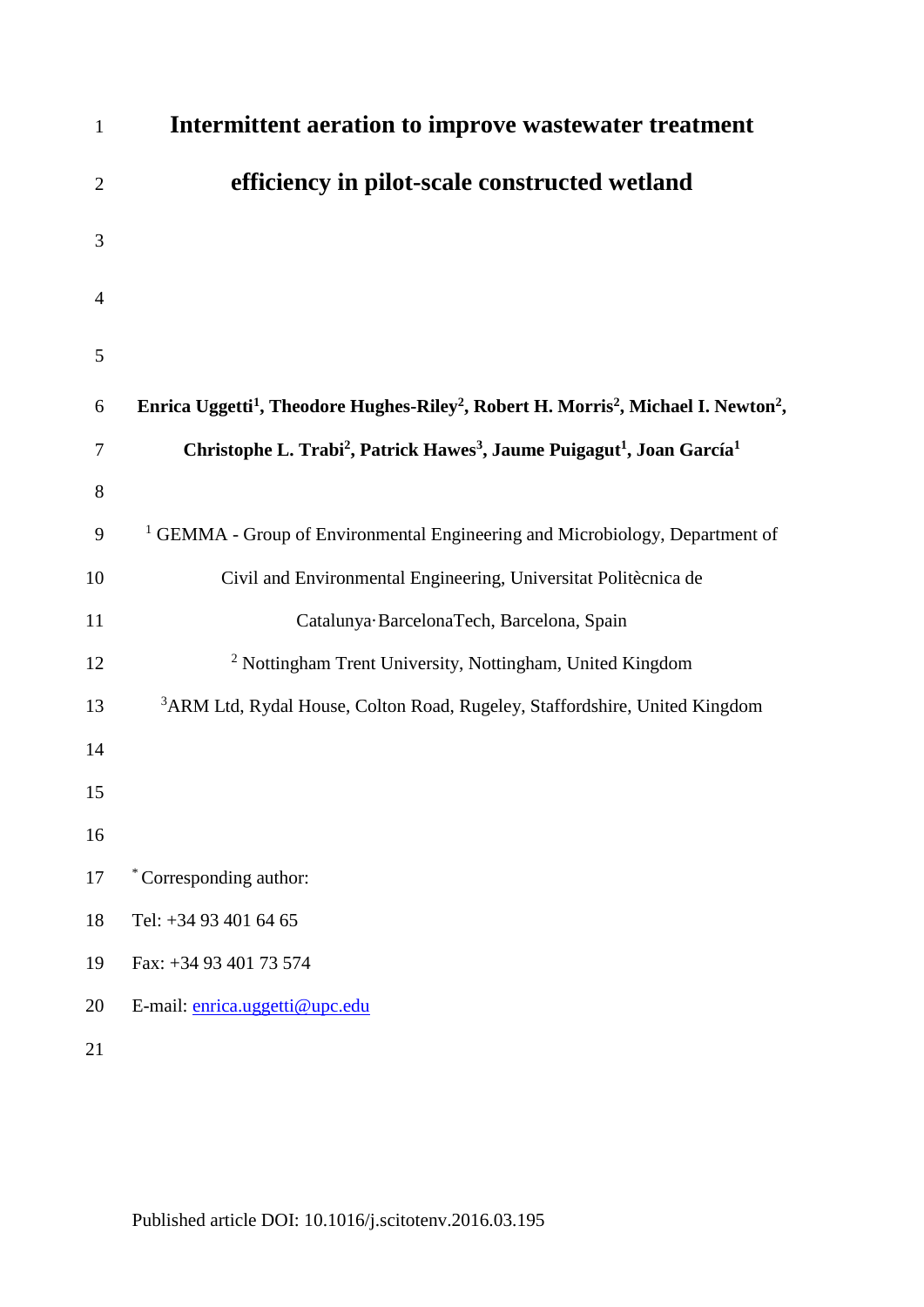#### **Abstract**

 Forced aeration of horizontal subsurface flow constructed wetlands (HSSF CWs) is nowadays a recognized method to improve treatment efficiency, mainly in terms of ammonium removal. While numerous investigations have been reported testing constant aeration, scarce information can be found about the efficiency of intermittent aeration. This study aims at comparing continuous and intermittent aeration, establishing if there is an optimal regime that will increase treatment efficiency of HSSF CWs whilst minimizing the energy requirement. Full and intermittent aeration were tested in a pilot 30 plant of three HSSF CWs  $(2.64 \text{ m}^2 \text{ each})$  fed with primary treated wastewater. One unit was fully aerated; one intermittently aerated (i.e. by setting a limit of 0.5 mg/L dissolved oxygen within the bed) with the remaining unit not aerated as a control. Results indicated that intermittent aeration was the most successful operating method. Indeed, the coexistence of aerobic and anoxic conditions promoted by the intermittent aeration resulted in the highest COD (66%), ammonium (99%) and total nitrogen (79%) removals. On the other hand, continuous aeration promotes ammonium removal (99%), but resulted in nitrate concentrations in the effluent of up to 27 mg/L. This study demonstrates the high potential of the intermittent aeration to increase wastewater treatment efficiency of CWs providing an extreme benefit in terms of the energy consumption.

- **Keywords:** Intermittent aeration, Ammonium removal, Nitrification/Denitrification,
- Constructed Wetlands, Horizontal sub-surface flow.
-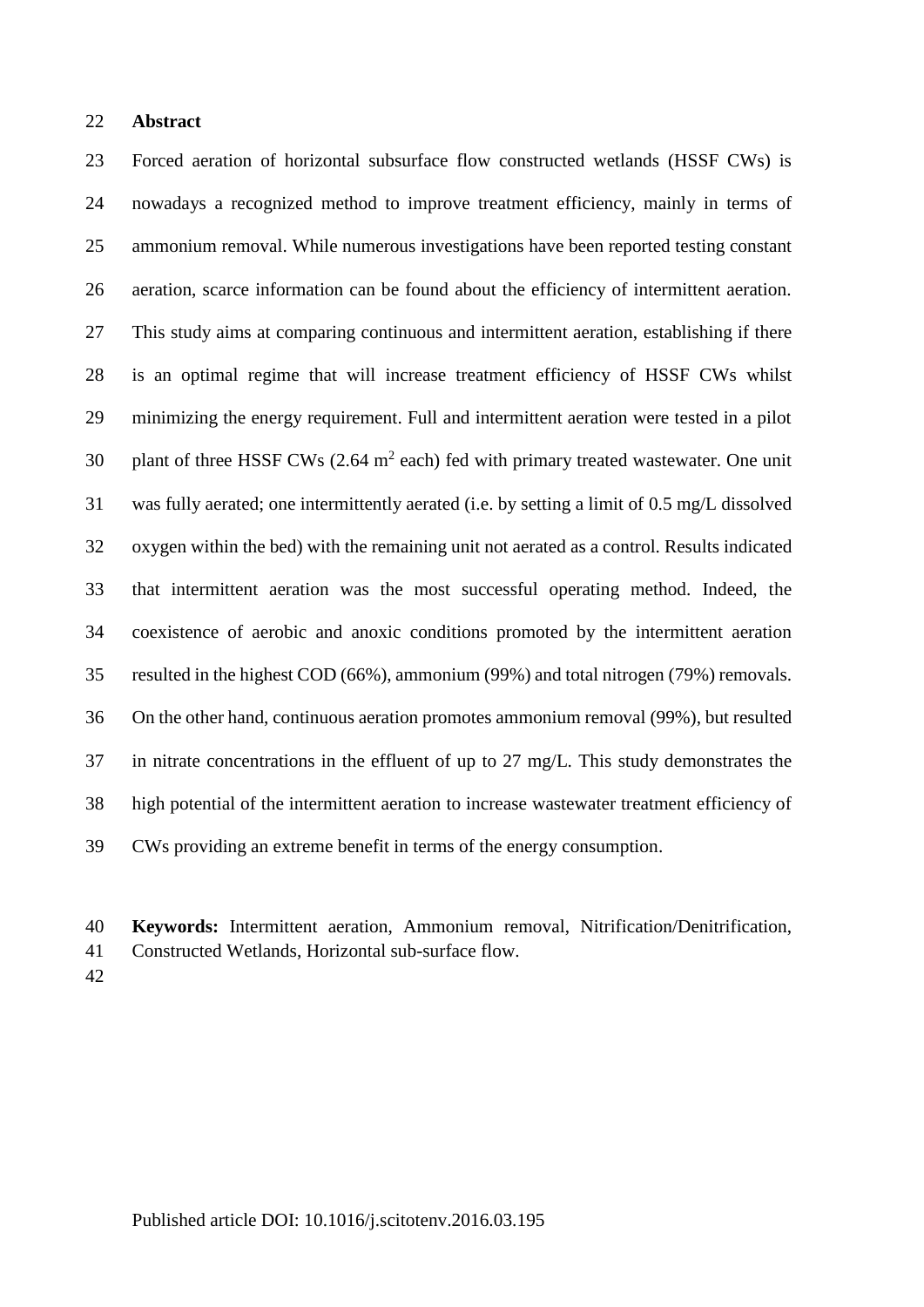#### **Introduction**

 Constructed wetlands (CWs) have been widely used in the last few decades (Vymazal, 2011), showing worthy efficiency in the treatment of urban wastewater, mine water, landfill leachate, industrial effluents, air-strip runoff and road runoff (Kadlec and Wallace, 2009). A favorable performance in terms of organic matter and ammonium removal, together with the low energy requirements, a minimal maintenance requirement and low operational costs are among the reasons for the wide spread implementation of the technology all over the world (García et al., 2010). Moreover, the important role of CWs as greenspace and wildlife habitat make them an appropriate alternative to conventional wastewater treatment, mainly in wild and isolated small communities.

 Subsurface oxygen limitation has been identified amongst the main factors compromising contaminant removal in horizontal subsurface flow constructed wetlands (HSSF CWs) (Brix and Schierup, 1990). Such systems promote the co-existence of different redox statuses, these strongly affect the relative importance of the biochemical pathways for organic matter and nutrient removal (García et al., 2004).

 Forced or active aeration, originally developed by Wallace (2001), has received increasing attention in the recent years as an efficient technique to improve removal of organic matter and reduce nitrogen species in HSSF CWs (Nivala et al. 2007; Wu et al. 2014). This technology has been employed for industrial waste streams, including contaminated groundwater (Wallace and Kadlec, 2005), coffee processing wastewater (Rossmann et al., 2013), landfill leachate (Nivala et al., 2007), airstrip deicing runoff (Higgins, 2003; Murphy et al. 2015), aquaculture (Webb et al., 2013) and livestock wastewater (Zhu et al., 2012). Recent studies highlight the efficiency of aerated systems in reducing nitrogen (Li et al., 2014), emerging contaminants (Avila et al., 2014) and greenhouse gas emissions (Maltais-Landry et al., 2009). Besides this Labella et al. (2015)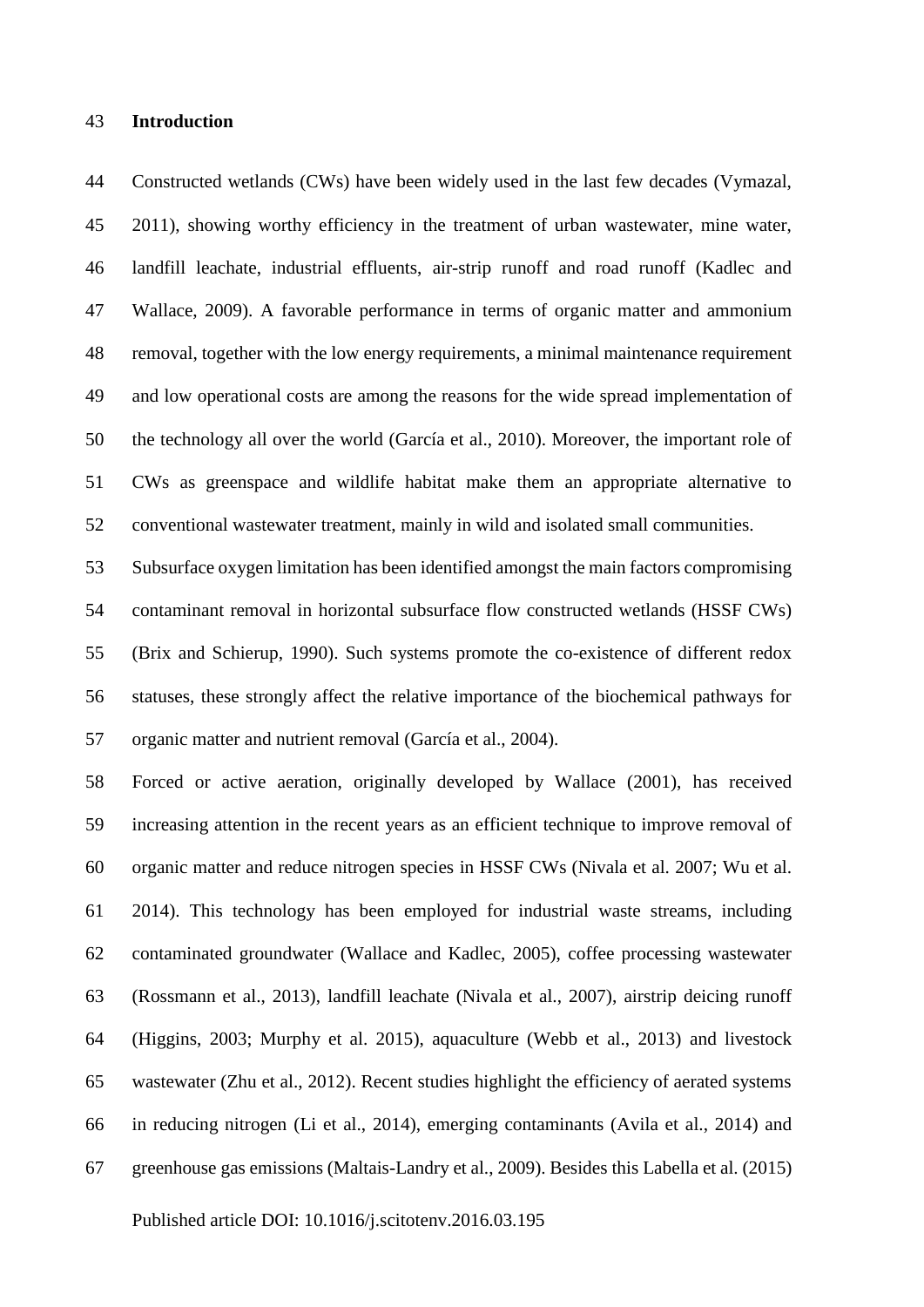showed that the reduction of the surface required by aerated systems counterbalances the investment and power consumption of aeration, resulting in similar costs for both aerated and conventional systems.

 Most experiences with forced aeration however refer to continuous aeration, which has a significant energy consumption and can hamper the development of anoxic conditions (Wu et al., 2014). Anoxic conditions are needed for denitrification, which is an anaerobic heterotrophic process limited by the presence of oxygen and by the organic carbon availability (Fan et al., 2013).

 In this sense, intermittent aeration controlling and adjusting the dissolved oxygen within the wetland seems to offer an effective alternative to avoid excessive aeration and achieve better total nitrogen removals. In fact, intermittent aeration provides environments of aerobic and anoxic conditions stimulating simultaneous nitrification and denitrification processes (Boog et al., 2014; Fan et al., 2013), which is considered the main N sink in CWs (Tanner et al., 2002). In spite of the promising results obtained in some recent studies (Fan et al., 2013; Zhang et al., 2010), currently scarce information on intermittent aeration is available. Moreover, continuous and intermittent aeration have not been compared yet.

 The aim of this study was to determine the optimum forced aeration regime (i.e. continuous or intermittent) of HSSF CWs in order to increase treatment efficiency and reduce the energy consumption. To this end, the effect of continuous and intermittent aeration on organic matter and nitrogen removal was evaluated in pilot HSSF CWs.

#### **Materials and Methods**

*Pilot plant*

The experimental plant (Figure 1) was located at the Agropolis campus of the Universitat

Published article DOI: 10.1016/j.scitotenv.2016.03.195 Politècnica de Catalunya·BarcelonaTech, in the municipality of Viladecans, near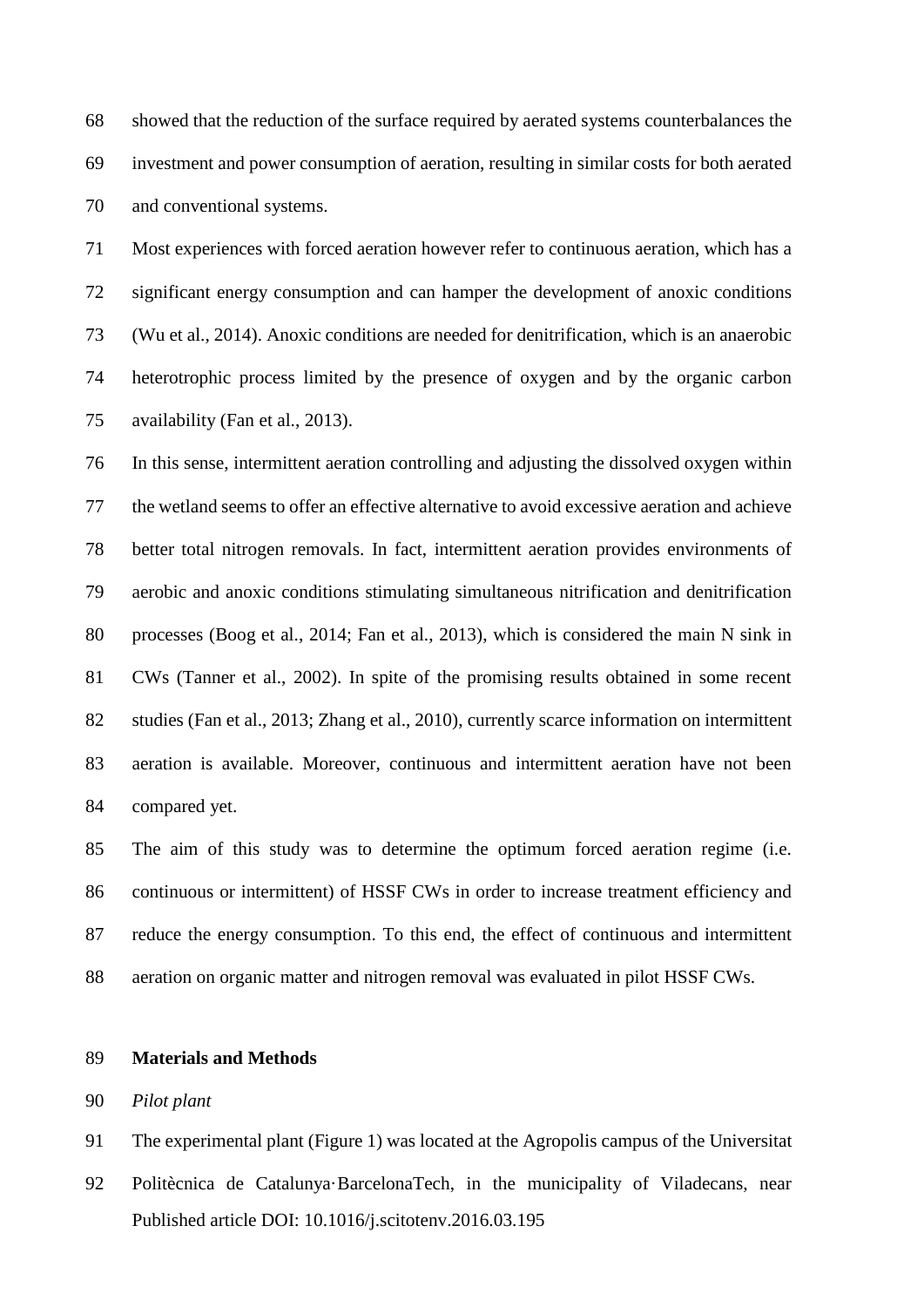Barcelona, Spain (41.288 N, 2.043 E UTM). The plant was built in early 2015 and set in operation in May of the same year. The raw wastewater, coming from an office building hosting around 50 people, was treated in a septic tank and then pumped to a continuously 96 stirred plastic tank  $(1.2 \text{ m}^3 \text{ volume})$  used as a reservoir for a few hours. Afterwards, wastewater (here on referred to as influent) was pumped equally into three HSSF CWs in parallel which provided secondary treatment. The individual CW cells were built with an external steel structure supporting five composite polypropylene and glass fiber panels which form the lightweight support for a butyl rubber waterproof membrane. Each CW was built as a prototype for an autonomous reed bed installation as part of a larger project. 102 Each CW had a surface of 2.64  $m^2$  (2.2 m long, 1.2 m wide, 1.3 m high). A uniform gravel layer (40% estimated initial porosity) was set to provide a depth of 1.10 m. The water level was kept at 0.10 m below the gravel surface, giving a total water depth of 1 m. The CWs were planted in April 2015 with common reed (*Phragmites australis*) at an initial 106 density of 16 plants/m<sup>2</sup>. The CWs were automatically fed by means of peristaltic pumps under a continuous flow regime and operated at 5.5 days of hydraulic retention time (HRT), with a surface hydraulic loading rate (HLR) of about 7.2 cm/d and a cross-109 sectional organic loading rate (OLR) around 8  $g$ COD/m<sup>2</sup> $\cdot$ d. More details about the beds design and operation can be found in Table 1. During the setting-up of the system, a PVC 111 cylinder (volume of about  $0.22 \text{ m}^3$ ) was placed nearby the outlet zone of each bed in order to provide a free gravel zone.

*Aeration system* 

 Aeration was provided in each bed by means of six aeration pipes (outer diameter of 15 mm) pierced with 3 mm holes at a 305 mm separation. These parameters were selected based on typical values used in industrial settings. The system of pipes covering the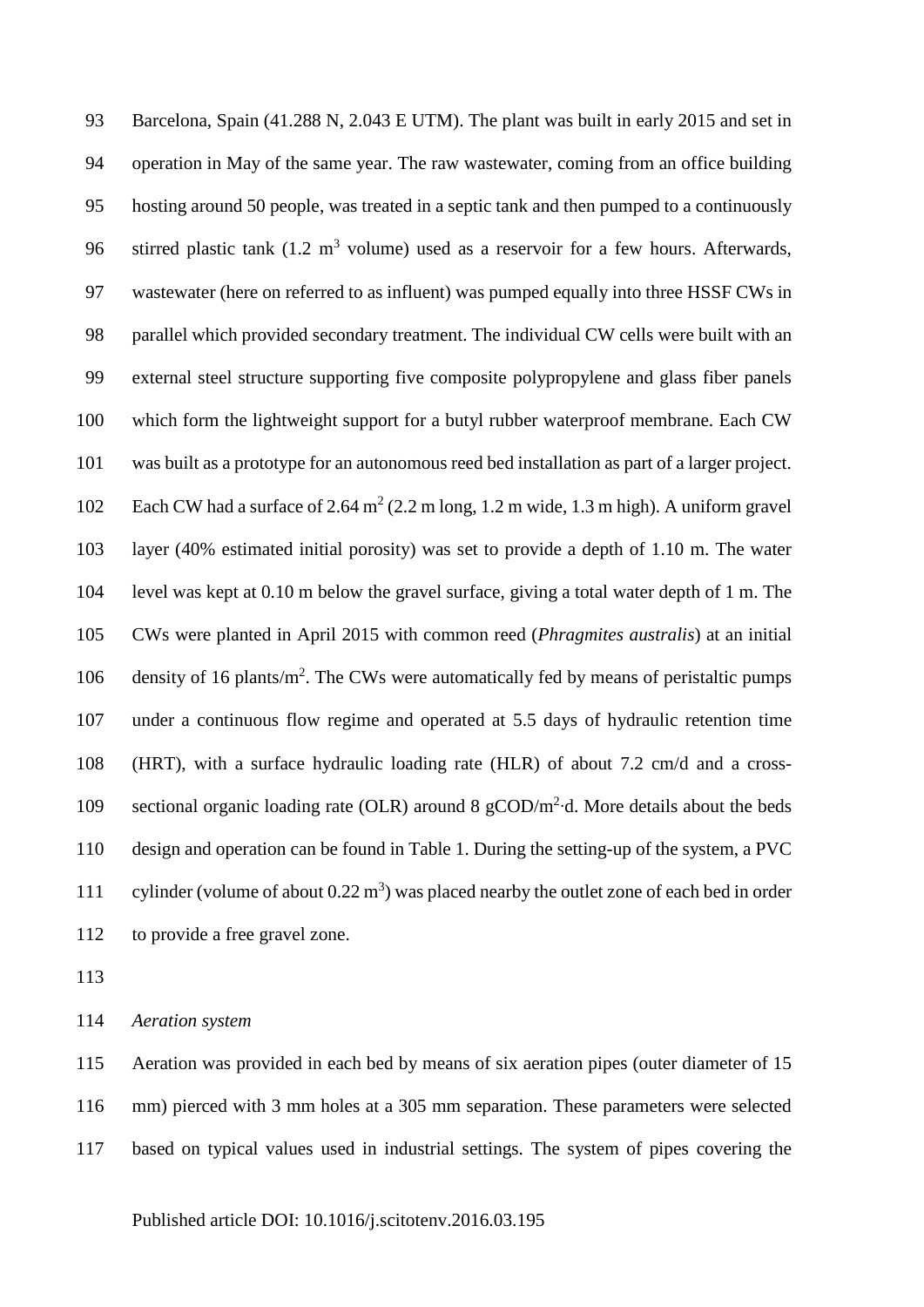118 bottom of the beds was connected to a compressor injecting air at a flow rate of 12.1  $m^3/h$ (Josval Serie Cierzo NK 50, Zaragoza, Spain).

 As previously done by Labella et al. (2015), dissolved oxygen at the bottom of the three wetlands was continuously monitored by means of a dissolved oxygen probe (CS512 Oxyguard Type III, Campbell Scientific Inc., USA) located in the gravel free area at the bottom of each bed and connected to a data logger (CR1000, Campbell Scientific Inc., USA).

 In order to assess the effect of forced aeration on the wetlands performance, the experimental design as shown in Figure 1 was employed with

127 • one bed continuously aerated (here on referred to as fully aerated),

128 • one bed with intermittent aeration controlled by a minimum oxygen set point 129 concentration of 0.5 mg/l (later referred to as intermittently aerated),

130 • one bed not aerated (referred to as the control from this point onwards).

 The intermittent aeration was achieved by means of a feedback option of the data logger (control Deadbond version 2.5). The valve controlling air injection was opened when the oxygen concentration was lower than the 0.5 mg/l set point and closed for values higher than this. This configuration was established in accordance with previous results showing that wastewater treatment was satisfactorily improved when oxygen concentration within the wetlands was maintained at 0.5 mg/L (Labella et al., 2015).

*Physical and Chemical analysis* 

 Water quality was monitored during twelve weeks (between May and July 2015) collecting 27 samples from CWs influent (effluent of the stirred plastic tank) and 27 samples from the CWs effluent. The surveyed water quality parameters were the total chemical oxygen demand (COD), total Kjeldahl nitrogen (TKN), ammonium nitrogen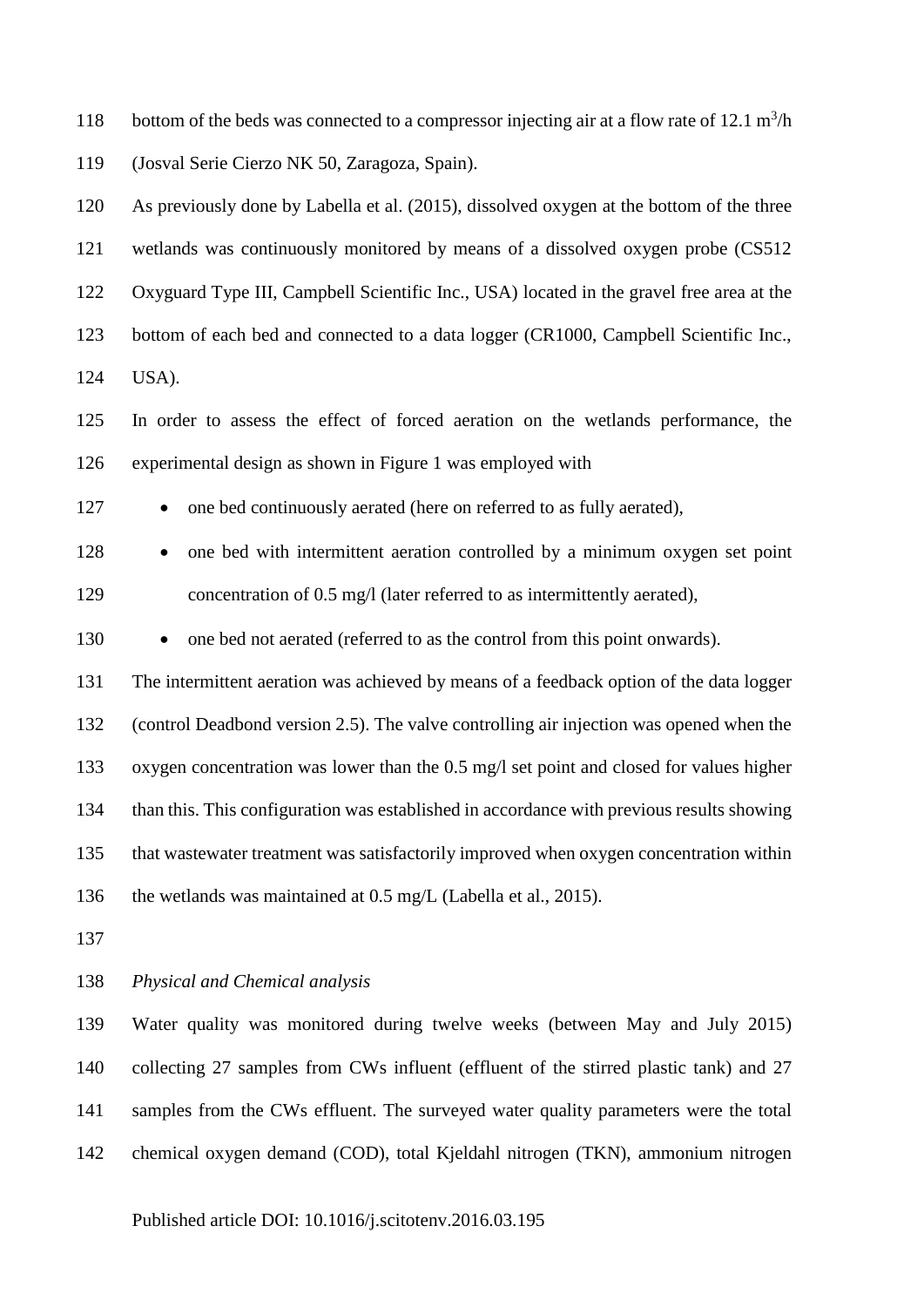143 (NH<sub>4</sub><sup>+</sup>-N), nitrite (NO<sub>2</sub><sup>-</sup>N) and nitrate (NO<sub>3</sub><sup>-</sup>N) nitrogen. Analyses were carried out according to Standard Methods (APHA-AWWA-WEF, 2005) 5220 for COD and4500 for TKN. Ammonium was measured according to the Solorzano method (Solorzano, 1969), while nitrites and nitrates were determined by a DIONEX ICS-1000 ion chromatograph 147 (limit of detection 0.5 ppm  $NO<sub>x</sub>$ ). COD and ammonium nitrogen were monitored two or three times per week, while the others parameters were analyzed weekly.

 For each configuration, the removal efficiencies were calculated for nitrogen species and COD according to Eq. 1.

151 Removal efficiency (
$$
\% = (1 - \frac{Ce*Ve}{Ci*Vi}) * 100
$$
 Eq. 1

 Where *Ce* was the effluent concentration, *Ve* is the effluent volume, *Ci* was the influent concentration and *Vi* the influent volume of the wetlands. The statistical difference of the experimental results was evaluated by means 3 ways ANOVA and *post-hoc* test (Tukey's) performed using SPSS statistic software 22 (IBM Corporation, Armonk, New York, USA).Water temperature was continuously monitored by means of probes (Temperature Probe Model 107, Campbell Scientific Inc., USA) located in the gravel free area at the bottom of each bed and connected to a data logger (CR1000, Campbell Scientific Inc., USA). Meteorological data were gathered from the municipal meteorological stations of Viladecans, Barcelona, Spain, located near the site.

 In order to measure the evapotranspiration, the water flow was measured at the inlet and at the outlet of each wetland by means of peristaltic pumps (at the inlet) and a flow meter device located at the outlet.

## **Results and discussion**

The dissolved oxygen concentration recorded in the three beds clearly displays the effect

Published article DOI: 10.1016/j.scitotenv.2016.03.195 of aeration (Figure 2). In the bed without air injection, oxygen concentrations were always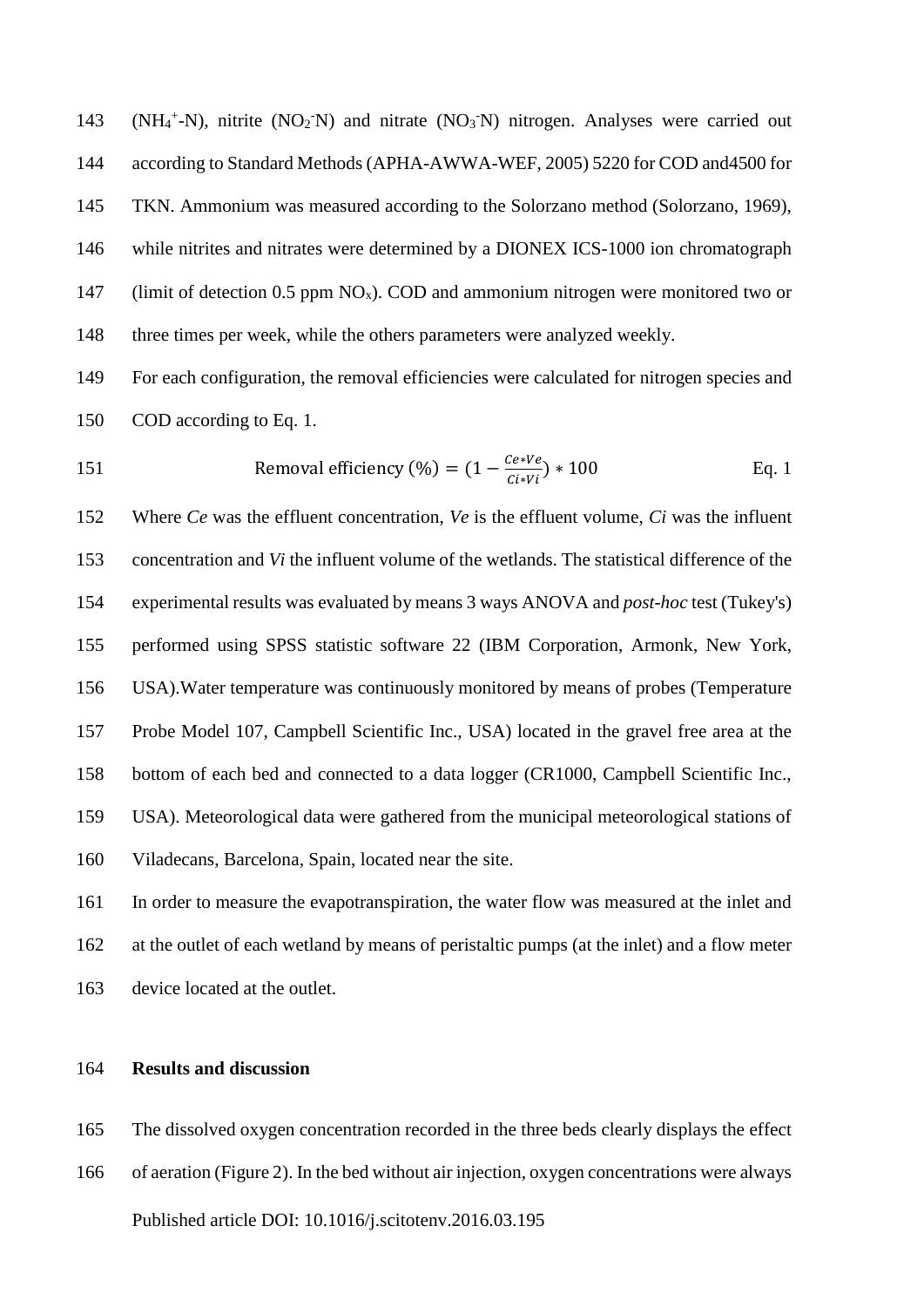near to zero, while in the bed with intermittent air injection (0.5mg/L) oxygen concentrations ranged between 0.5 and 2 mg/L (due to the excess power of the compressor used for air injection). The oxygen concentration in the fully aerated bed was significantly higher, fluctuating between 7 and 8 mg/L.

 The average air temperature during the experiments was 24.7°C, ranging between minimum values of 10.5°C and maximum values of 34.6 °C. In accordance with the 173 summer season in Spain, water temperatures within all the CWs varied between 21<sup>°</sup>C and 32°C.

 The average COD influent concentration was 118±62 mg/L, with spot peaks of 300 mg/L (Table 2). COD removal was clearly observed in the three beds, where the average 177 discharge concentrations were  $68\pm14$  mg/L and  $53\pm12$  mg/L in the intermittently and 178 fully aerated beds respectively; and  $61\pm14$  mg/L in the control bed. Such values correspond to similar mass removals in all the beds (61-65%). Indeed, no significant differences were recorded between the systems. The small differences observed are likely due to the low loading of the beds. Similar results were found by Butterworth et al. (2013) where the authors did not find differences between fully aerated beds and control beds without aeration. Concerning intermittent aeration, Fan et al. (2013) and Zhang et al. (2010) show scarce or a slightly positive effect on organic matter removal in synthetic and domestic wastewater.

 Total Kjeldhal Nitrogen (TKN) (data not shown) saw influent concentrations ranging between 10 and 40 mg/L. Such low concentrations are attributed to the limited use of the office building, only frequented during working hours. Outlet concentrations of 10-15 mg/L were found in the bed without aeration. On the other hand, when air was injected, concentrations were reduced to about 3 mg/L. Results indicated significantly higher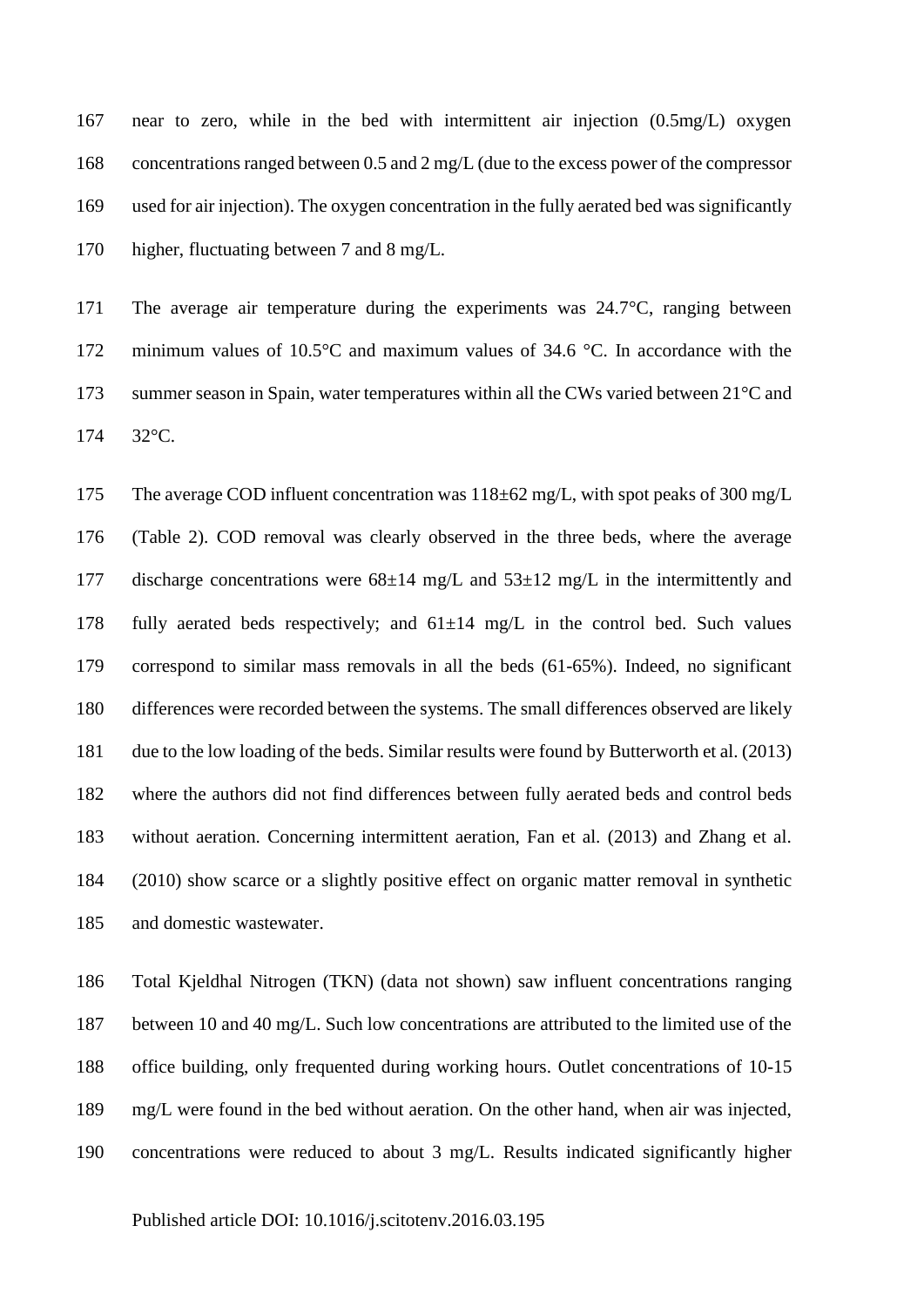removals in the beds with full (76%) and intermittent aeration (77%) with respect to the control bed, in which only 54% of the TKN was removed. This suggested that the set 193 point of 0.5 mgO $_2$ /L was sufficient for optimal TKN removal and even more efficient than the use of full aeration.

 Similar results were obtained for ammonium (Figure 3). In this case, the effluents of the 196 aerated beds showed significantly lower concentrations than the control bed  $(p<0.01)$ . In 197 general, concentrations of  $15\pm11$  mg/L present in the influent were reduced to  $7\pm3$  mg/L in the bed without aeration, while values near to zero were obtained in both the partially and continuously aerated beds (Table 3). Indeed, no significant differences were found between full and intermittent aeration indicating good nitrification performance in both systems. In general, low removals found in the control (53%) were significantly increased by full (99%) and intermittent aeration (99%). The scarce ammonium removal obtained in the control bed might be attributed to the poor nitrification occurring in anoxic conditions. Such results are confirmed by previous studies in which ammonium removals increased from 59% in a control bed without aeration to 99% in a fully aerated bed (Butterworth et al., 2013). Likewise, Fan et al. (2013) and Zang et al. (2010) showed the positive effect of intermittent aeration on ammonium removal, improving removals from 20-24% in a control bed to 89-93% in an intermittently aerated bed.

Published article DOI: 10.1016/j.scitotenv.2016.03.195 209 The concentrations of nitrogen oxides  $(NO_x)$  provide a useful assessment of the efficacy of the nitrification and denitrification processes (Figure 4). The influent presented with 211 relatively high concentrations of nitrate  $(8±4 mg/L)$ . Concentrations found in the effluent 212 of the fully aerated bed  $(24\pm6 \text{ mg/L})$  were higher than those of the intermittently aerated 213 one (14 $\pm$ 6 mg/L), while lower concentrations were found in the control (5 $\pm$ 3 mg/L). Such results indicated the high contribution of aeration to the nitrification process, which results in high nitrate concentration. The results of this study are in accordance with the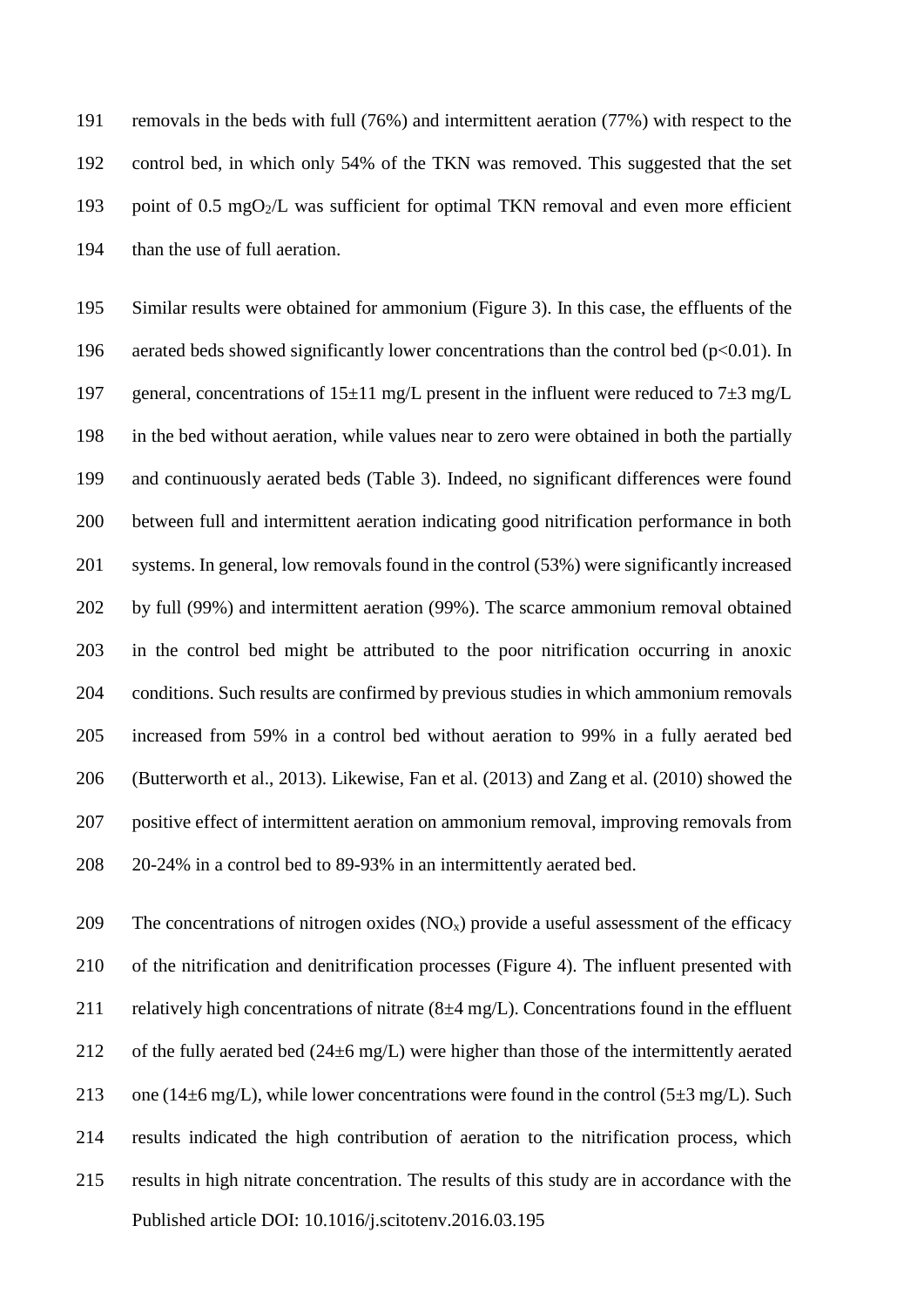pattern previously showed by Maltais-Landry et al. (2009) comparing fully aerated and 217 non-aerated beds. The authors detected net  $NO<sub>x</sub>$  productions of about 4 mg/L in the fully 218 aerated systems, while no  $NO<sub>x</sub>$  was produced in the control. Further investigation of this effect will need to be undertaken on a system with less variation around the 0.5mg/l set point to maximise the creation of zones of varying oxygen concentration.

221 Considering the total nitrogen (TN) as the sum of TKN, nitrite and nitrate (Figure 5), 222 intermittent aeration can achieve lower effluent concentrations  $(18\pm7 \text{ mg/L})$  than full 223 aeration (27 $\pm$ 6 mg/L). In term of removals, the control reached 61%, while, due to the high amount of nitrate, the fully aerated bed only reaches 50%. The intermittently aerated bed shows better performance, obtaining an average removal of 66% over the experimental period. Our results are in accordance with the literature, with a previous study showing 49% higher TN removals in intermittent aerated beds than in the control (Zhang et al., 2010), while others authors do not detect differences between fully aerated and control beds (Maltais-Landry et al., 2009).

Published article DOI: 10.1016/j.scitotenv.2016.03.195 It is important to highlight that, even if TN removals were similar for the aerated and non- aerated systems, in the control bed the nitrogen was mainly present in form of ammonium. In this sense, aeration is important for ammonium removal, which is much more harmful for the environment than the other nitrogen forms. Indeed, ammonium toxic effect on zooplankton community has been widely reported (Ankeley et al., 1995; Monda et al., 1995; Puigagut et al., 2005). According to the results found in this study, partial aeration is the most useful option to remove ammonium, nitrate and nitrite due to reduced energy costs over the proven benefits of continuous aeration. This is most likely due to the fact that intermittent aeration provided the coexistence of aerobic and anoxic conditions, stimulating the simultaneous occurrence of nitrification and denitrification. Indeed, a previous study found high removals of ammonium and total nitrogen, demonstrating that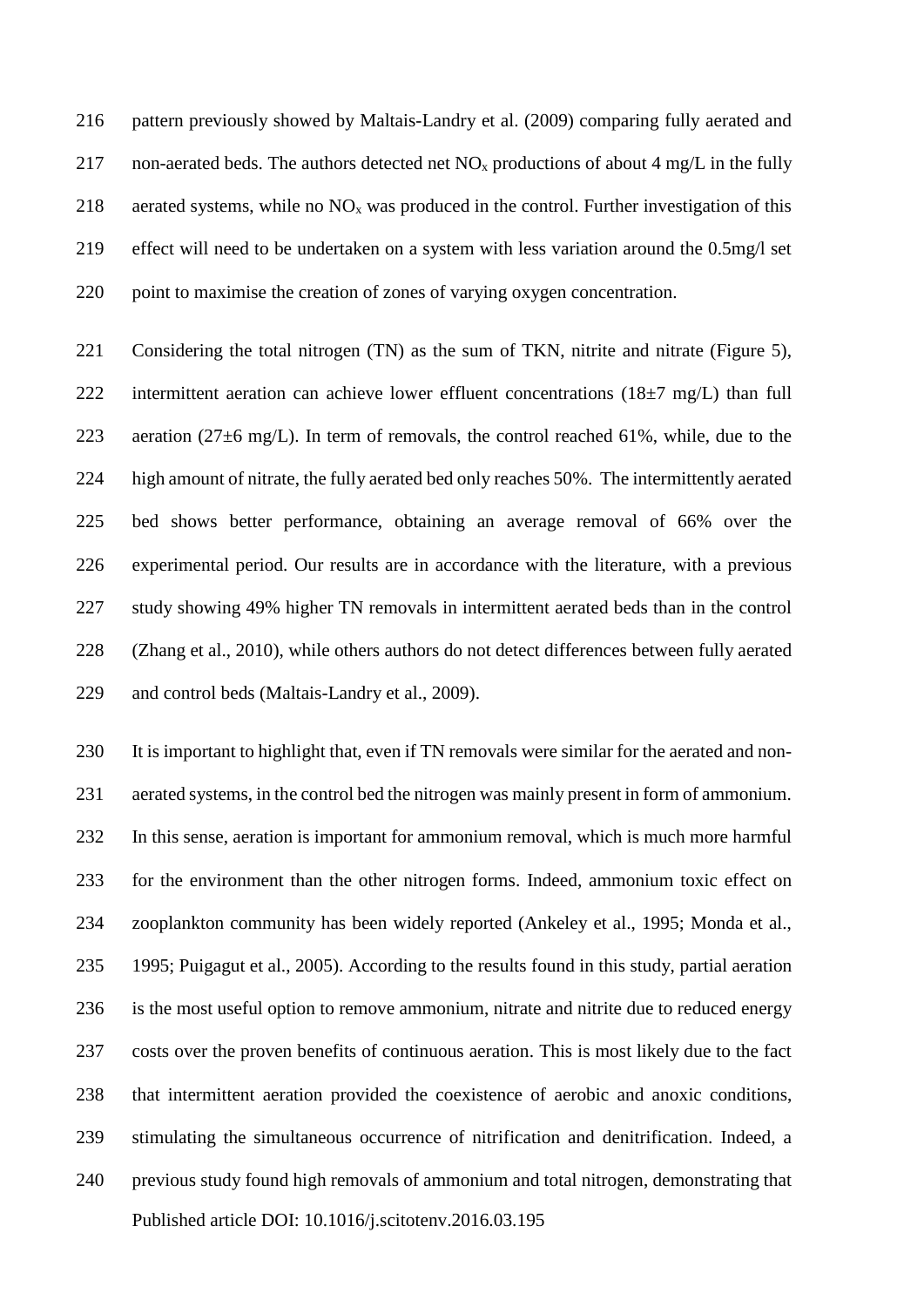the intermittent aeration enhanced the growth of both ammonia-oxidizing bacteria (AOB) and nitrite-oxidizing bacteria (NOB) (Fan et al. 2013).From an environmental and economical point of view, it is significant to highlight the extreme benefit provided by intermittent aeration in terms of the energy consumption of the system. In this study, 245 considering 24h energy consumption of the compressor  $(1.5 \text{ kWh})$ , 13.6 kWh/m<sup>2</sup> $\cdot$ d were consumed by full aeration. On the other hand, the intermittent aeration only needs 8 pulse per day, corresponding to around 20 minutes of aeration (Supplementary Material, Figure  $\cdot$  1), thus only 0.18 kWh/m<sup>2</sup> $\cdot$ d were required, resulting in seventy-fold reduction in power usage. Such a short aeration time can be attributed to the fact that the air pump was probably oversized for the treatment bed being aerated, altogether with the low concentration of both COD and ammonia in the influent.

 Besides this it should be taken into account that this is a preliminary study, conducted during 3 months along the start-up phase of the system. During this period macrophytes were not well stablished due to the fact that the experiment was performed during the first growing season. Therefore, the effect of the aeration strategy under well-developed macrophytes remains unknown and shall be further addressed. A longer study would be required to confirm the results collected in this study and to better characterize the observed behavior. A year-round study would be recommended in order to test the seasonal effect of aeration on nitrogen removal.

### **Conclusions**

 In this study we have tested different forced aeration regimes in a three bed pilot plant in order to improve wastewater treatment in HSSF CWs. The three beds were fully aerated,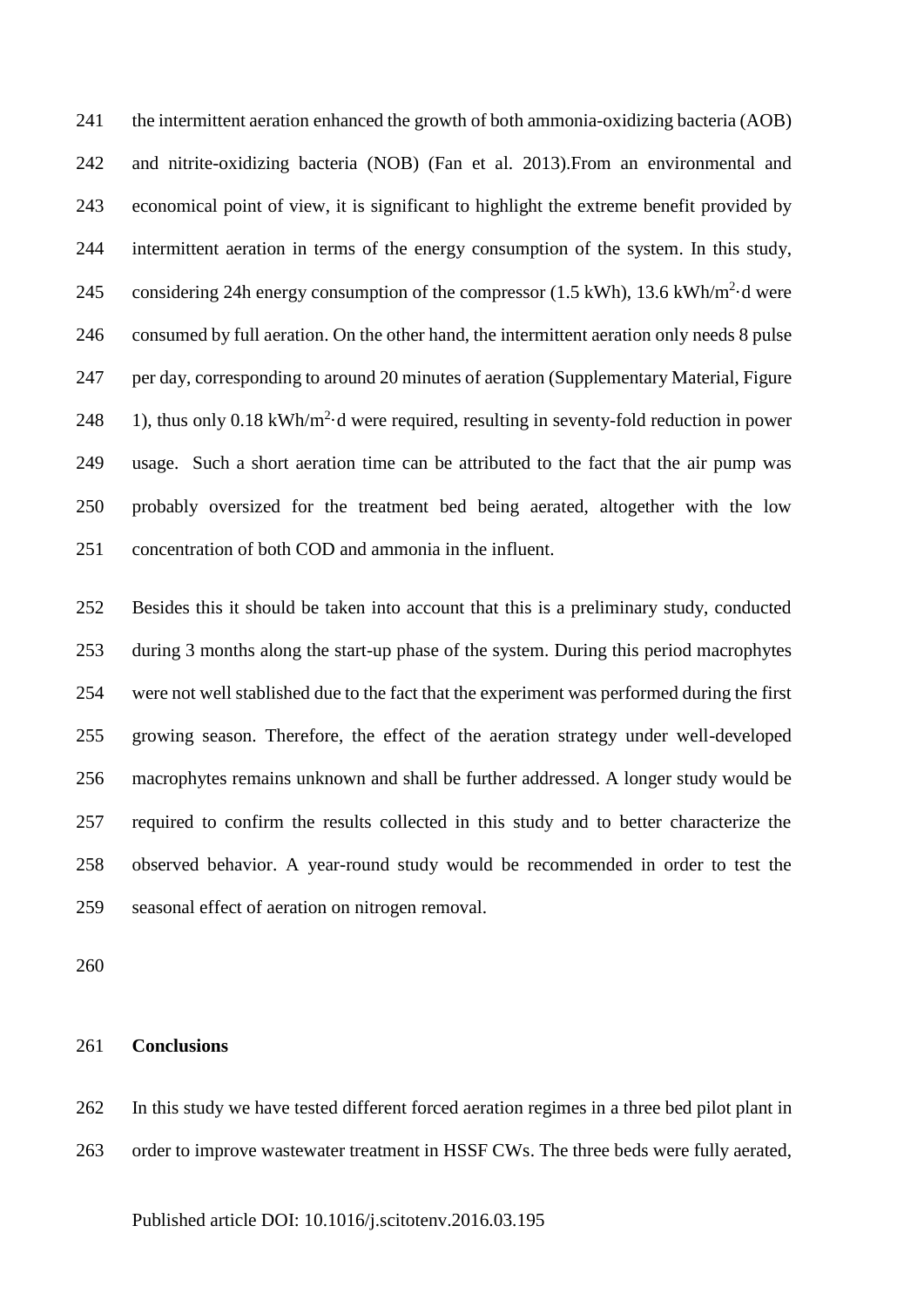intermittently aerated to a set point of 0.5mg/l and unaerated all of which reached satisfactory performance in term of wastewater treatment. Due to the coexistence of aerobic and anoxic conditions, the intermittent aeration was the most effective solution, reaching the highest COD (66%), ammonium (99%) and total nitrogen (79%) removals. Continuous aeration promotes almost complete ammonium removal, but resulted in nitrate concentrations in the effluent up to 27 mg/L. The intermittent aeration strategy represents an effective and energy efficient means to reduce ammonium concentration and indeed for general wastewater quality improvement over both fully aerated and unaerated systems.

#### **Acknowledgements**

 The research leading to these results has received funding from the European Union's Seventh Framework Programme managed by the REA – Research Executive Agency http://ec.europa.eu/research/rea (FP7/2007\_2013) under project reference 606326. The work has been supported by the following partners: Lab-Tools Ltd. (UK), OxyGuard International A/S (Denmark), TechnoSAM SRL (Romania). For further information on the ARBI modules and for the latest updates, please see the project website at http://arbi- eu.com/. The authors would like to acknowledge Ian Domingo and José Luis López for their help during experiment deployment.

#### **References**

 Ankeley, G.T., Schubauer-Berigan, M.K., Monson P.D. (1995). Influence of pH and hardness on toxicity of ammonia to the amphipod Hyalella Azteca. Can. J. Fish Aquat. Sci. 52, 2078–2083.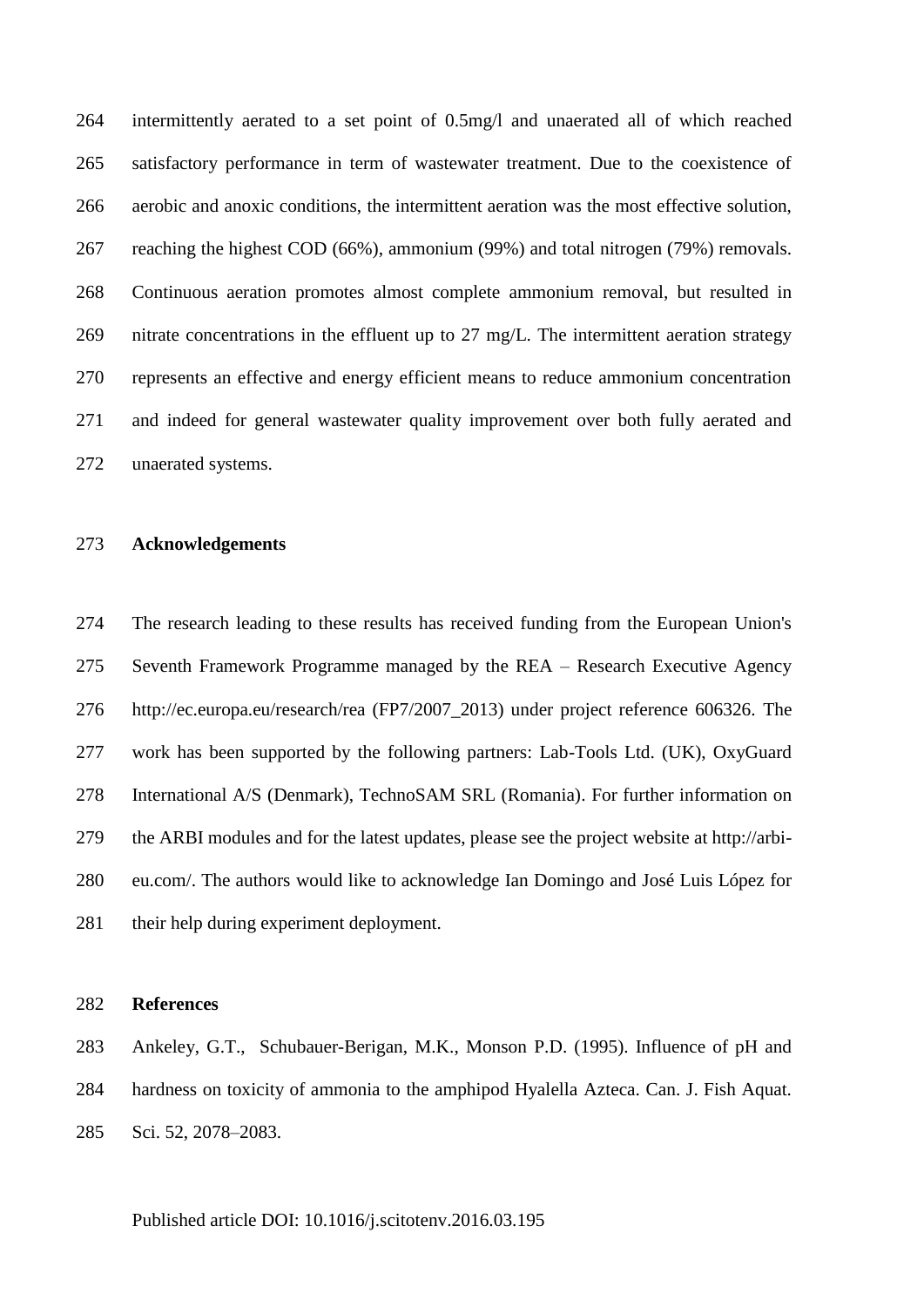- Ávila, C., Nivala, J., Olsson, L., Kassa, K., Headley, T., Mueller, R.A., Bayona, J.M.,
- García, J. (2014). Emerging organic contaminants in vertical subsurface flow constructed
- wetlands: Influence of media size, loading frequency and use of active aeration. Science
- of the Total Environment 494-495, 211-217.
- Butterworth, E., Dotro, G., Jones, M., Richards, A., Onunkwo, P., Narroway, Y.,
- Jefferson, B. (2013). Effect of artificial aeration on tertiary nitrification in a full-scale
- subsurface horizontal flow constructed wetland. Ecological Engineering 54, 236-244.
- Boog, J, Nivala, J, Aubron, T, Wallace, S, Afferden, M, Müller, RA. (2014). Hydraulic
- characterization and optimization of total nitrogen removal in an aerated vertical subsurface flow treatment wetland. Bioresource Technology 162, 166–174.
- Brix, H., Schierup, H-H. (1990). Soil oxygenation in constructed reed beds: the role of
- macrophyte and soil–atmosphere interface oxygen transport. In: Findlater BC, Cooper
- PF, editors. Constructed wetlands in water pollution control. Oxford, United Kingdom:
- Pergamon Press; 1990. p. 53–66.
- Fan, J., Zhang, B., Zhang, J., Ngo, H.H., Guo, W., Liu, F., Guo, Y., Wu, H. (2013).
- Intermittent aeration strategy to enhance organics and nitrogen removal in subsurface flow constructed wetlands. Bioresource Technology 141, 117-122.
- García, J., Aguirre, P., Mujeriego, R., Huang, Y., Ortiz, L., Bayona, JM. (2004). Initial
- contaminant removal performance factors in horizontal flow reed beds used for treating
- urban wastewater.Water Reserach 38 (7), 1669–78.
- García, J., Rousseau, DPL., Morató, J., Lesage, E., Matamoros, V., Bayona, JM. (2010).
- Contaminant removal processes in subsurface-flow constructed wetlands: a review. Crit
- Rev Environmental Science Technology 40 (7), 561–661.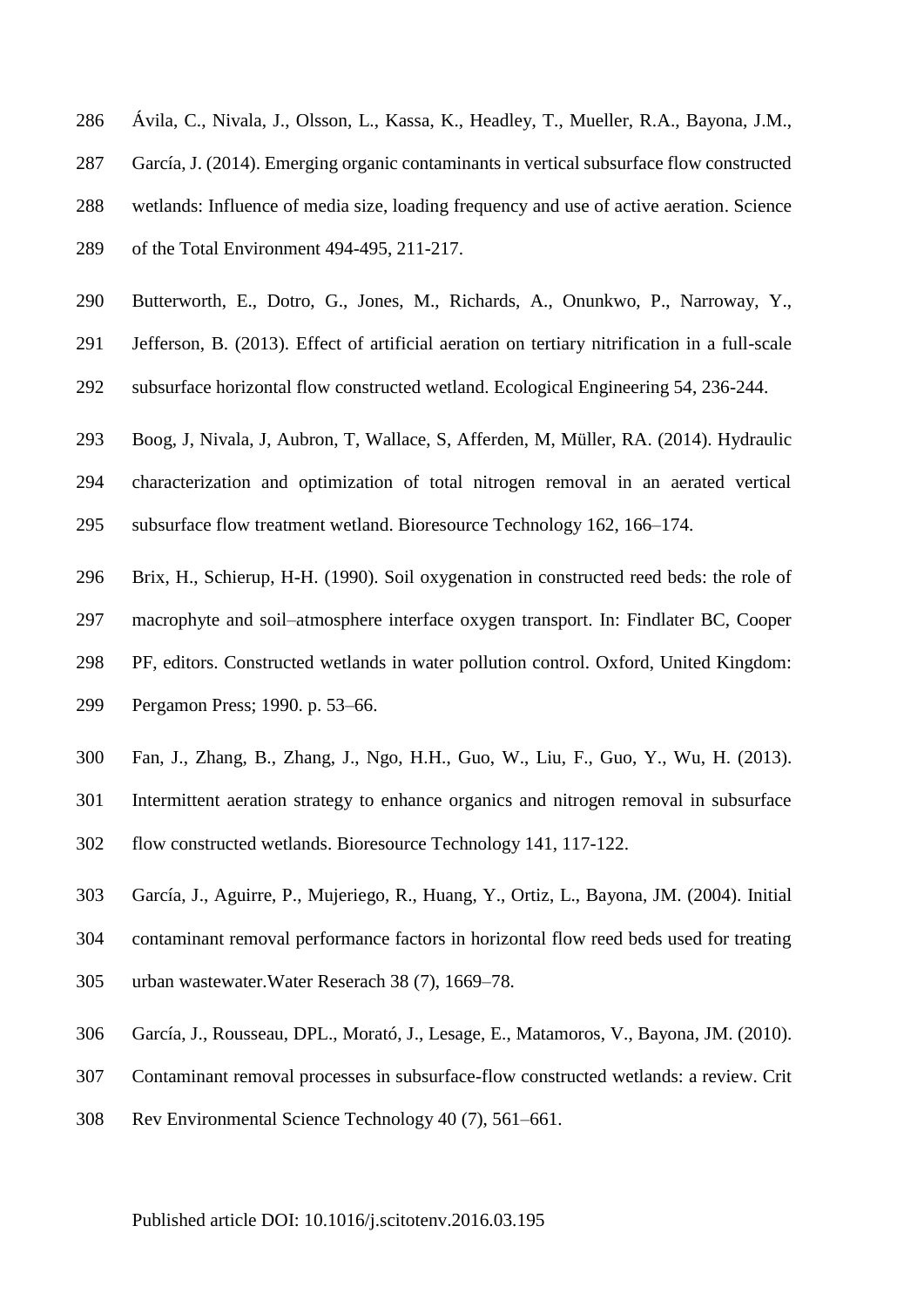- Higgins, J. (2003). The use of engineered wetlands to treat recalcitrant waters. In: Mander
- Ü, Jenssen P, editors. Constructed wetlands for wastewater treatment in cold climates.
- Southampton, United Kingdom: WIT Press; 137–59.
- Kadlec, R., Wallace, S. (2009). Treatment Wetlands, second ed. CRC Press, Boca Raton, Florida.
- Labella, A., Caniani, D., Hughes-Riley, T., Morris, R.H., Newton, M.I., Hawes, P.,
- Puigagut, J., García, J., Uggetti, E. (2015). Assessing the economic suitability of aeration
- and the influence of bed heating on constructed wetlands treatment efficiency and life-
- span. Ecological Engineering 83,184-190.
- Li, F., Lu, L., Zheng, X., Ngo, H.H., Liang, S., Guo, W., Zhang, X. (2014). Enhanced
- nitrogen removal in constructed wetlands: Effects of dissolved oxygen and step-feeding.
- Bioresource Technology 169, 395-402.
- Maltais-Landry, G., Maranger, R., Brisson, J. (2009). Effect of artificial aeration and
- macrophyte species on nitrogen cycling and gas flux in constructed wetlands. Ecological
- Engineering 35, 221-229.
- Monda, D.P., Galat, D.L., Finger S.E. (1995). Evaluating ammonia toxicity in sewage
- effluent to stream macroinvertebrates: I. A multi-level approach. Arch. Environ. Contam. Toxicol. 28, 378–384.
- Murphy, C, Wallace, S., Knight, R., Cooper, D., Sellers, T. (2015). Treatment
- performance of an aerated constructed wetland treating glycol from de-icing operations
- at a UK airport. Ecological Engineering 80, 117-124.
- Nivala, J., Hoos, M.B., Cross, C., Wallace, S., Parkin, G. (2007). Treatment of landfill
- leachate using an aerated, horizontal subsurface-flow constructed wetland. Science Total
- Environment 380, 19–27.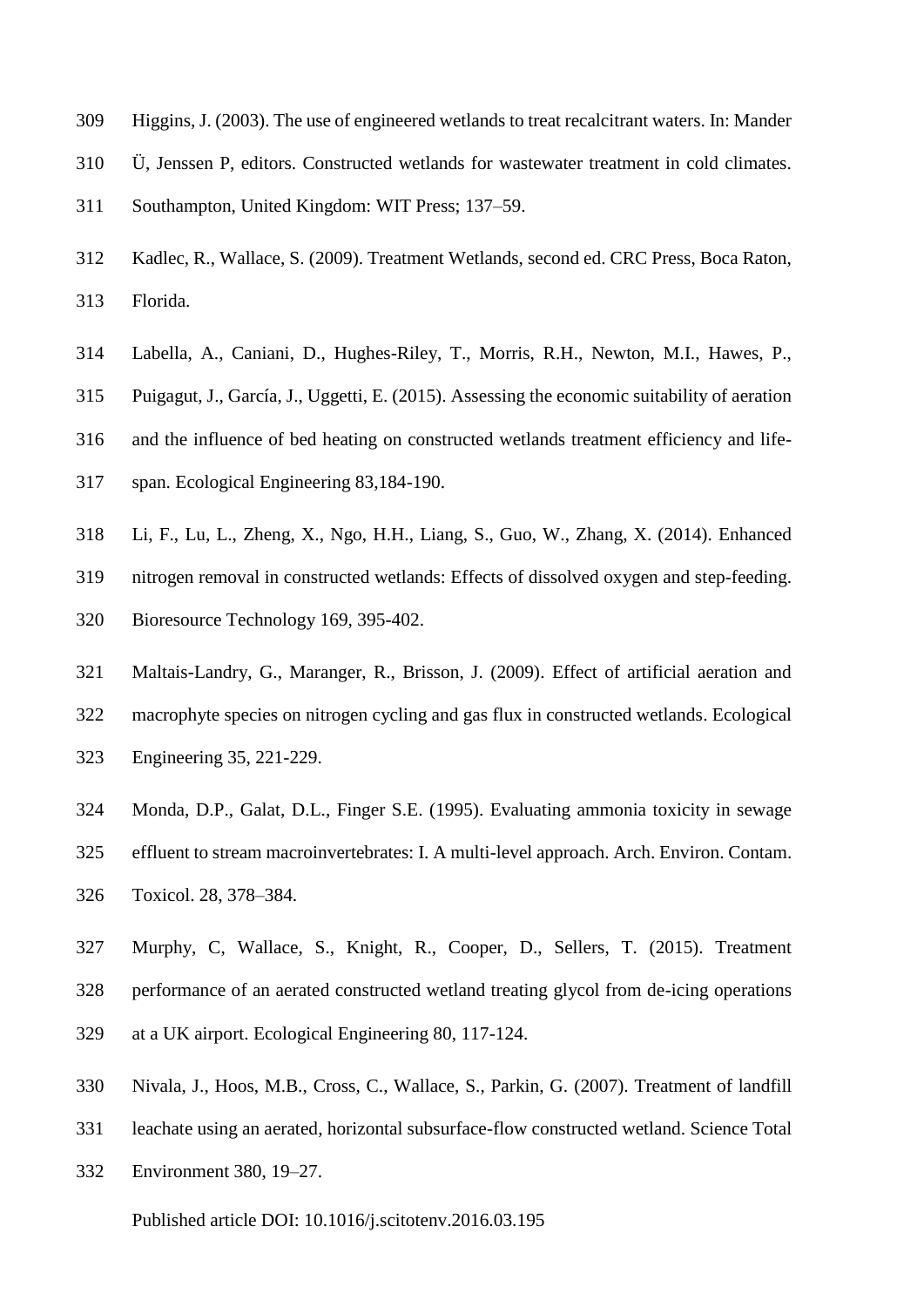- Puigagut, J., Salvadó, H., García, J. (2005). Short-term harmful effects of ammonia nitrogen on activated sludge microfauna. Water Research 39 (18), 4397-4404.
- Rossmann, M., Teixeira Matos A., Carneiro Abreu, E., Fonseca Silva, F., Carraro Borges,

A. (2013). Effect of influent aeration on removal of organic matter from coffee processing

- wastewater in constructed wetlands. Journal of Environmental Management 128, 912-
- 919.
- Solorzano, L. (1969). Determination of ammonia in natural waters by the phenolhypochlorite method, Limnol. Oceanogr. 14: 799.
- Tanner, C.C., Kadlec, R.H., Gibbs, M.M., Sukias, J.P.S., Nguyen, M.L. (2002). Nitrogen
- processing gradients in subsurface-flow treatment wetlands influence of wastewater
- characteristics. Ecological Engineering 18, 499–520.
- Vymazal, J. (2011) Constructed wetlands for wastewater treatment: five decades of experience. Environmental Science and Technology 45, 61–69.
- Wallace, S.D., 2001. Patent: system for removing pollutants from water. United States: US 6,200,469 B1.
- Wallace, S.D., Knight R.L. (2006). Small-scale Constructed Wetland Treatment systems:
- Feasibility, Design Criteria, and O&M Requirements Water Environment Research Foundation (WERF), Alexandria, Virginia.
- Webb, JM., Quintã, R., Papadimitriou, S., Norman, L., Rigby, M., Thomas, DN., Le Vay.
- L. (2013). The effect of halophyte planting density on the efficiency of constructed
- wetlands for the treatment of wastewater from marine aquaculture. Ecological
- Engineering 61, 145-153.Wu S., Kuschk P., Brix H., Vymazal J., Dong R. (2014).
- Development of constructed wetlands in performance intensification for wastewater
- treatment: A nitrogen and organic matter target review. Water Research 57, 40-55.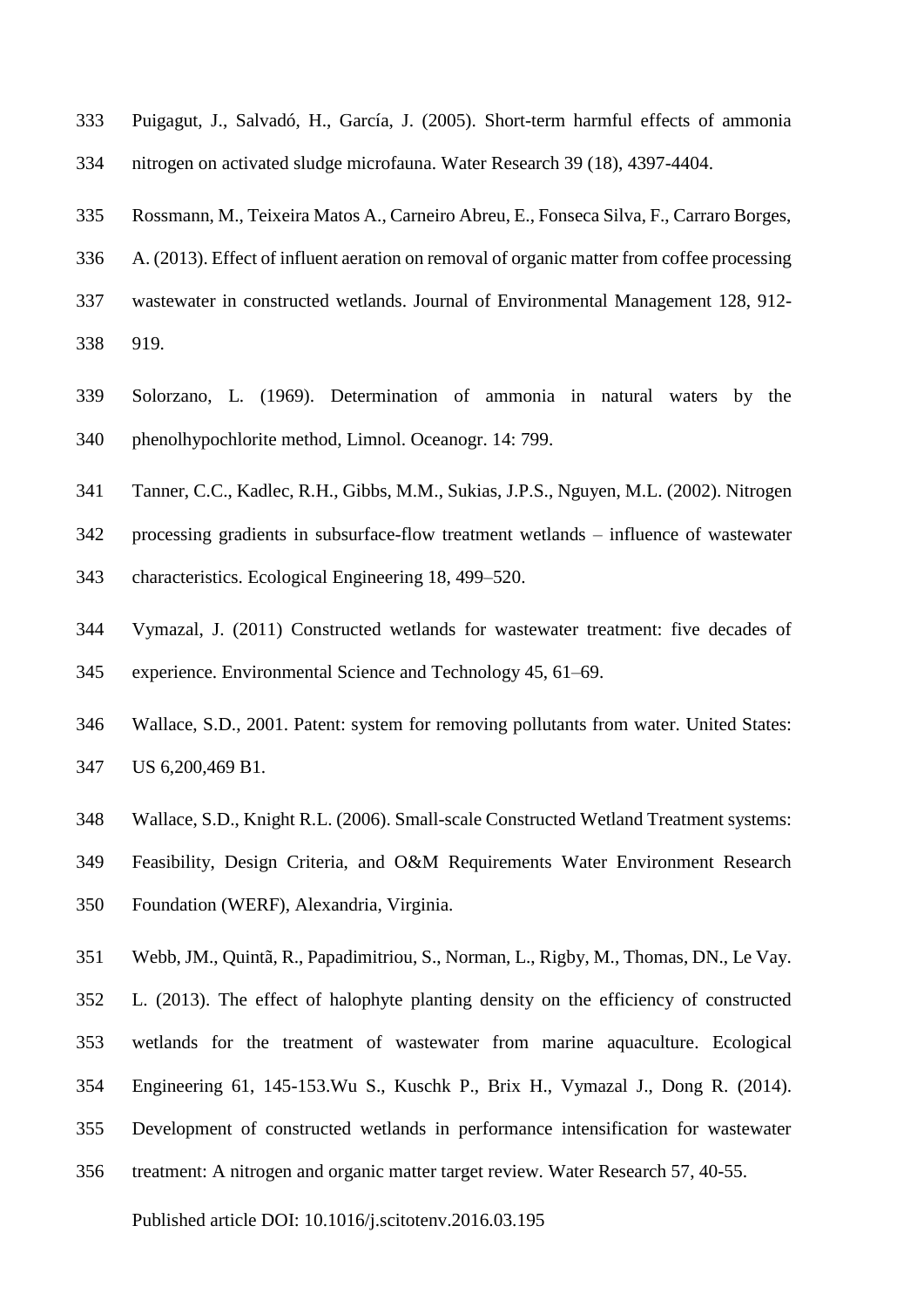- Zhang, L-Y., Zhang, L., Liu, Y-D., Shen, Y-W., Liu, H., Xiong, Y. (2010) Effect of
- limited artificial aeration on constructed wetland treatment of domestic wastewater. Desalination 250, 915-920.
- Zhu, D., Sun, C., Zhang, H., Wu, Z., Jia, B., Zhang, Y. (2012). Roles of vegetation, flow
- type and filled depth on livestock wastewater treatment through multi-level mineralized
- refuse-based constructed wetlands. Ecological Engineering 39, 7-15.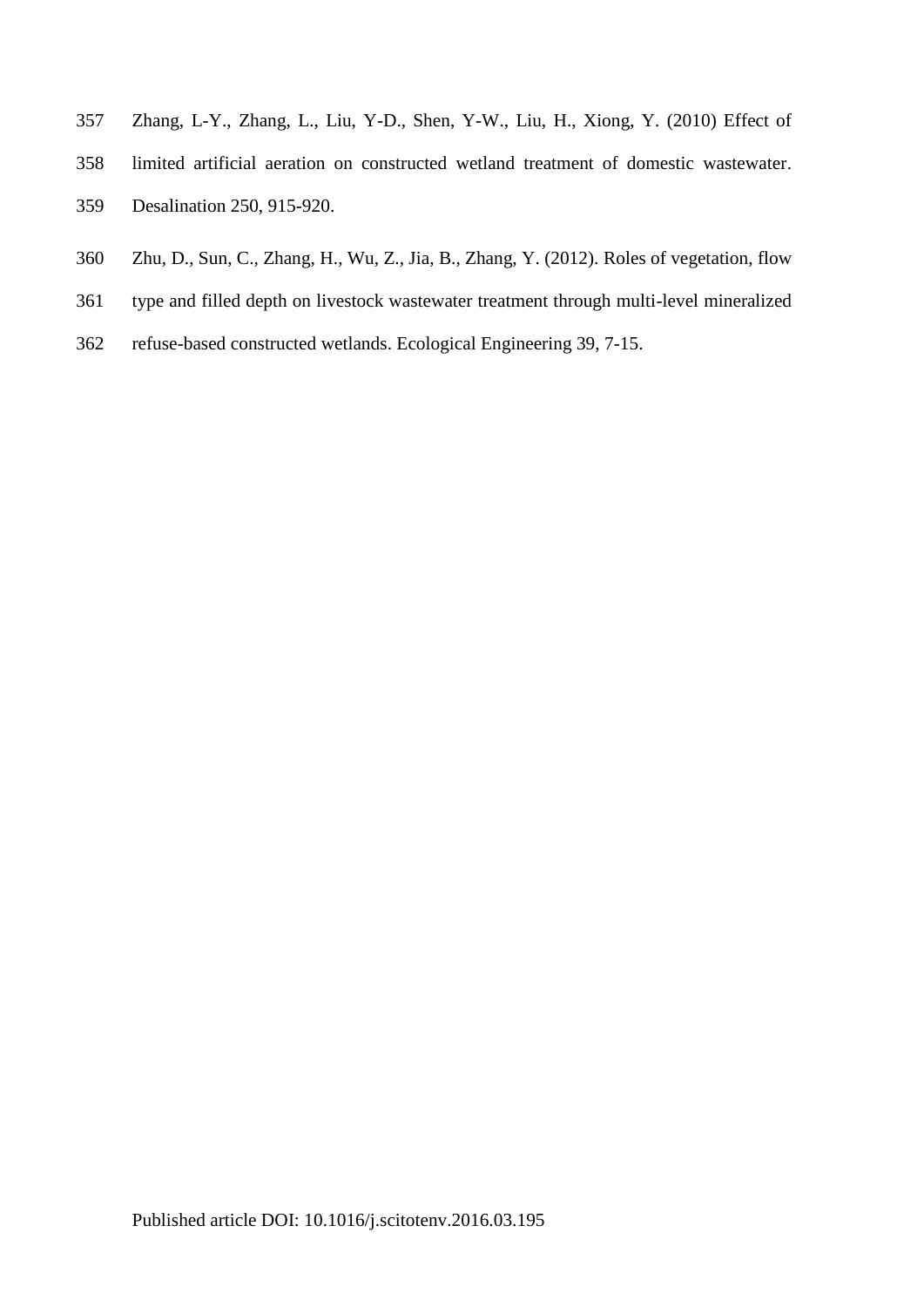# 363 **Tables and figures**

| <b>Parameter</b>                                                  | <b>Value</b> |
|-------------------------------------------------------------------|--------------|
| Dimensions (WxLxH) (cm)                                           | 120 x220x130 |
| Water level (cm)                                                  | 100          |
| Surface area $(m2)$                                               | 2.64         |
| Flow $(L/d)$                                                      | 190          |
| Surface hydraulic loading rate (cm/d)                             | 7.2          |
| Hydraulic retention time (d)                                      | 5.5          |
| Cross-sectional organic loading rate ( $g$ COD/m <sup>2</sup> ·d) | 7.8          |
| Surface organic loading rate ( $g\text{COD/m}^2$ -d)              | 8.5          |
|                                                                   |              |

*Table 1. Technical data of the domestic wastewater wetlands*

364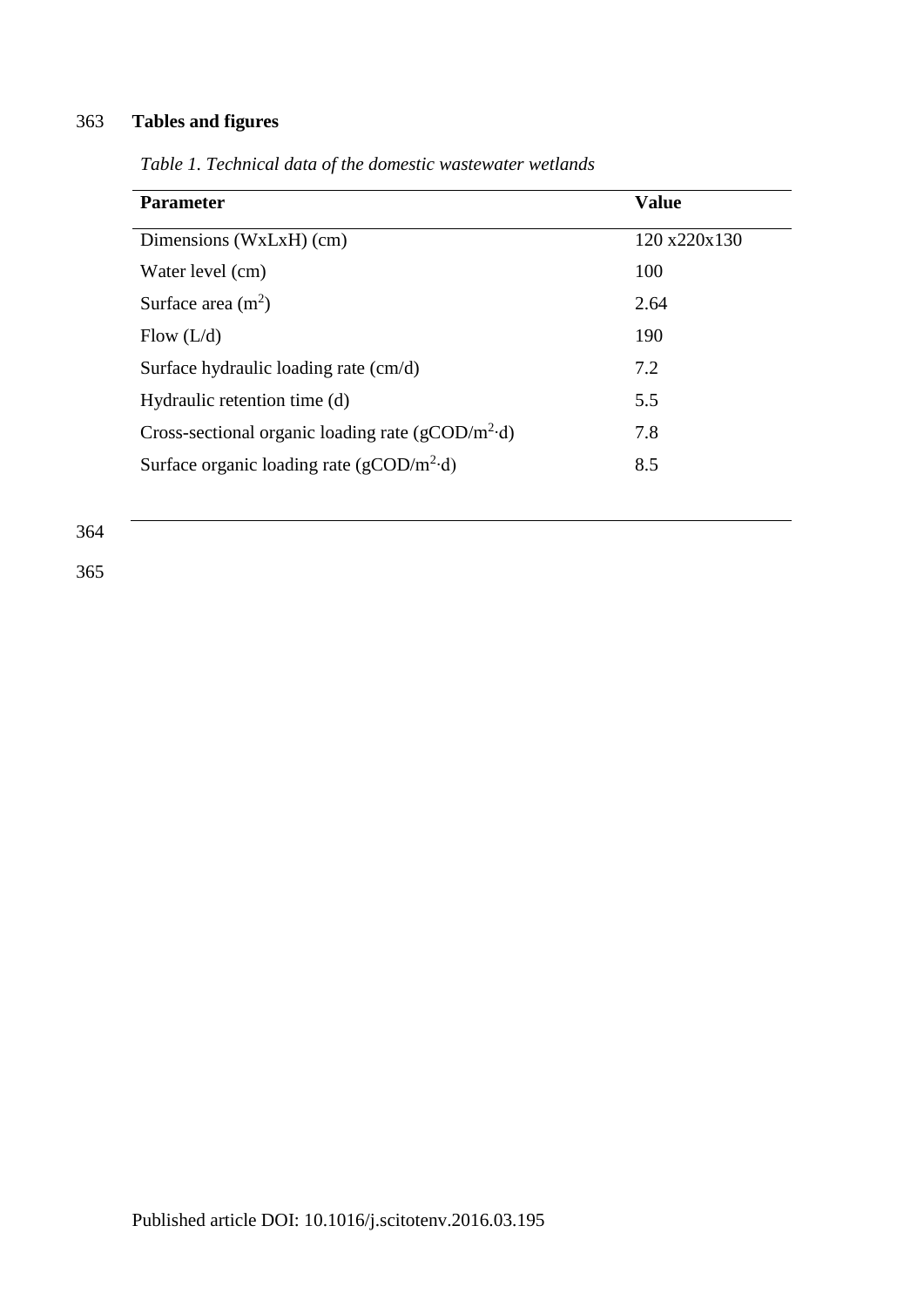| Day of         | COD concentration $(mgO2/L)$ |                              |              |                |  |  |  |  |
|----------------|------------------------------|------------------------------|--------------|----------------|--|--|--|--|
| experiment     | <b>Influent</b>              | <b>Full</b>                  | Intermittent | <b>Control</b> |  |  |  |  |
| $\overline{0}$ | $58 \pm 10$                  | $63 \pm 23$                  |              | $58 \pm 6$     |  |  |  |  |
| 5              | $42 \pm 6$                   | $70 \pm 19$                  |              | $36 \pm 9$     |  |  |  |  |
| $\tau$         | $189 \pm 12$                 | $77 \pm 7$                   |              | $61 \pm 7$     |  |  |  |  |
| 12             | $118 \pm 26$                 | $89 \pm 10$                  | $65 \pm 1$   | $57 \pm 21$    |  |  |  |  |
| 14             | $162 \pm 3$                  | $58 \pm 11$                  | $53 \pm 9$   | $62 \pm 8$     |  |  |  |  |
| 19             | $145 \pm 10$                 | $53 \pm 10$                  | $65 \pm 3$   | $35 \pm 10$    |  |  |  |  |
| 21             | $122 \pm 13$                 | $76 \pm 18$                  | $61 \pm 10$  | $93 \pm 7$     |  |  |  |  |
| 26             | $115 \pm 19$                 | $102 \pm 6$                  | $64 \pm 17$  | $54\pm4$       |  |  |  |  |
| 28             | $102 \pm 6$                  | $66 \pm 4$                   | $74 \pm 6$   | $73 \pm 7$     |  |  |  |  |
| 33             | $100 \pm 5$                  | $72 \pm 4$                   | $59 \pm 3$   | $51 \pm 3$     |  |  |  |  |
| 35             | $68 \pm 10$                  | $58 \pm 17$                  | $44 \pm 12$  | $52 \pm 13$    |  |  |  |  |
| 38             | $72 \pm 22$                  | $48 \pm 5$                   | $57 \pm 11$  | $53 \pm 14$    |  |  |  |  |
| 42             | $121 \pm 12$                 | $100 \pm 9$                  | $73 \pm 6$   | $81 \pm 11$    |  |  |  |  |
| 45             | $102 \pm 7$                  | $64 \pm 5$                   | $53 \pm 5$   | $57 \pm 3$     |  |  |  |  |
| 47             | $99 \pm 18$                  | $71 \pm 4$                   | $43 \pm 5$   | $55 \pm 9$     |  |  |  |  |
| 49             | $136 \pm 8$                  | $82 \pm 14$                  | $48 \pm 23$  | $65 \pm 6$     |  |  |  |  |
| 52             | $87 \pm 13$                  | $61 \pm 4$                   | $55 \pm 5$   | $63 \pm 3$     |  |  |  |  |
| 54             | $125 \pm 9$                  | $60 \pm 13$                  | $72 \pm 7$   | $94 \pm 6$     |  |  |  |  |
| 56             | $124 \pm 7$                  | $55 \pm 8$                   | $55 \pm 7$   | $61 \pm 6$     |  |  |  |  |
| 59             | $71 \pm 6$                   | $48 \pm 3$                   | $38 \pm 0$   | $49 \pm 2$     |  |  |  |  |
| 61             | $89 \pm 6$                   | $49 \pm 9$                   | $47 \pm 9$   | $51 \pm 8$     |  |  |  |  |
| 63             | $71 \pm 7$                   | $55 \pm 7$                   | $53 \pm 4$   | $82 \pm 2$     |  |  |  |  |
| 66             | $286 \pm 111$                | $85 \pm 4$                   | $29 \pm 5$   | $66 \pm 13$    |  |  |  |  |
| 68             | $83 \pm 1$                   | $\qquad \qquad \blacksquare$ | $29 \pm 15$  | $47 \pm 9$     |  |  |  |  |
| 70             | $78 \pm 5$                   | $67 \pm 4$                   | $47 \pm 8$   | $53 \pm 13$    |  |  |  |  |
| 73             | $319 \pm 9$                  | $67 \pm 8$                   | $40 \pm 6$   | $59 \pm 20$    |  |  |  |  |
| 75             | $108 \pm 13$                 | $69 \pm 15$                  | $51 \pm 12$  | $67 \pm 8$     |  |  |  |  |

*Table 2. Influent and effluents concentrations of Chemical Oxygen Demand (COD) in the three wetlands along the experiment (±s.d.).*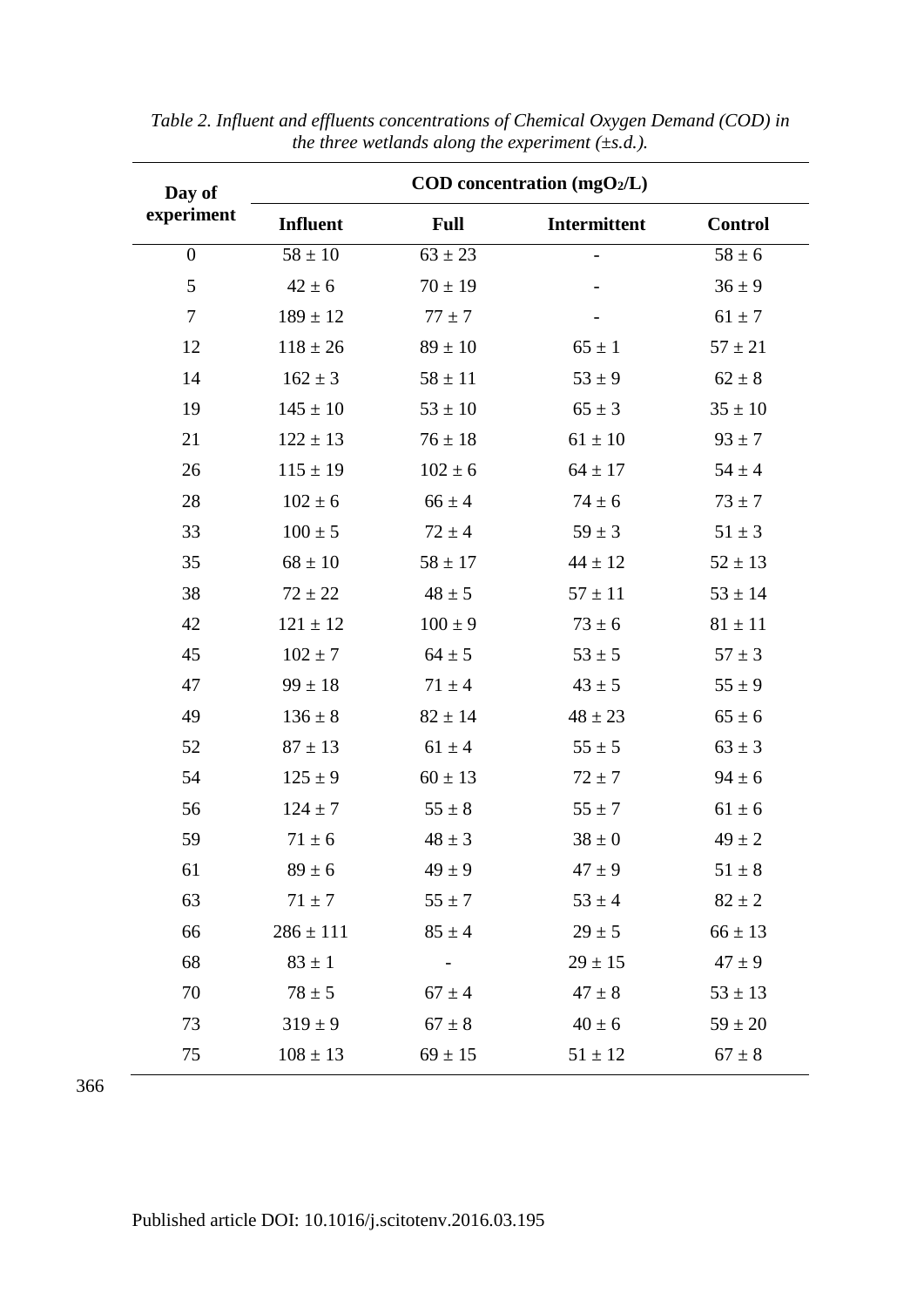| Day of     | $NH_4$ <sup>+</sup> -N (mg/L) |             |                     |                | $TNK$ (mg/L)    |      |                          | N org $(mg/L)$ |                 |             |                          |                |
|------------|-------------------------------|-------------|---------------------|----------------|-----------------|------|--------------------------|----------------|-----------------|-------------|--------------------------|----------------|
| experiment | <b>Influent</b>               | <b>Full</b> | <b>Intermittent</b> | <b>Control</b> | <b>Influent</b> | Full | <b>Intermittent</b>      | <b>Control</b> | <b>Influent</b> | <b>Full</b> | <b>Intermittent</b>      | <b>Control</b> |
| 19         | 19.45                         | 0.02        | 0.03                | 7.67           | 32.30           | 2.80 | 2.80                     | 11.20          | 12.85           | 2.78        | 2.77                     | 3.53           |
| 26         | 14.19                         | 0.03        | 0.03                | 13.33          | 17.20           | 2.80 | $\overline{\phantom{a}}$ | 14.90          | 3.01            | 2.77        | $\overline{\phantom{a}}$ | 1.57           |
| 33         | 5.80                          | 0.01        | 0.02                | 5.68           | 11.20           | 3.50 | 4.20                     | 9.80           | 5.40            | 3.49        | 4.18                     | 4.12           |
| 47         | 7.40                          | 0.08        | 0.08                | 3.11           | 25.30           | 9.10 | 3.50                     | 9.80           | 17.90           | 9.02        | 3.42                     | 6.69           |
| 54         | 28.46                         | 0.52        | 1.06                | 6.78           | 38.60           | 2.80 | 7.00                     | 14.80          | 10.14           | 2.28        | 5.94                     | 8.02           |
| 61         | 3.07                          | 0.01        | 0.02                | 7.31           | 9.80            | 2.80 | 2.80                     | 16.90          | 6.73            | 2.79        | 2.78                     | 9.59           |
| 68         | 0.78                          | 0.01        | 0.01                | 4.89           | 9.80            | 3.50 | 2.80                     | 13.30          | 9.02            | 3.49        | 2.79                     | 8.41           |
| 75         | 3.40                          | 0.00        | 0.01                | 3.08           | 9.80            | 2.80 | 2.80                     | 7.00           | 6.40            | 2.80        | 2.79                     | 3.92           |

*Table 3. Influent and effluents concentrations of ammonium, Total Kjeldhal Nitrogen and organic nitrogen in the three wetlands.*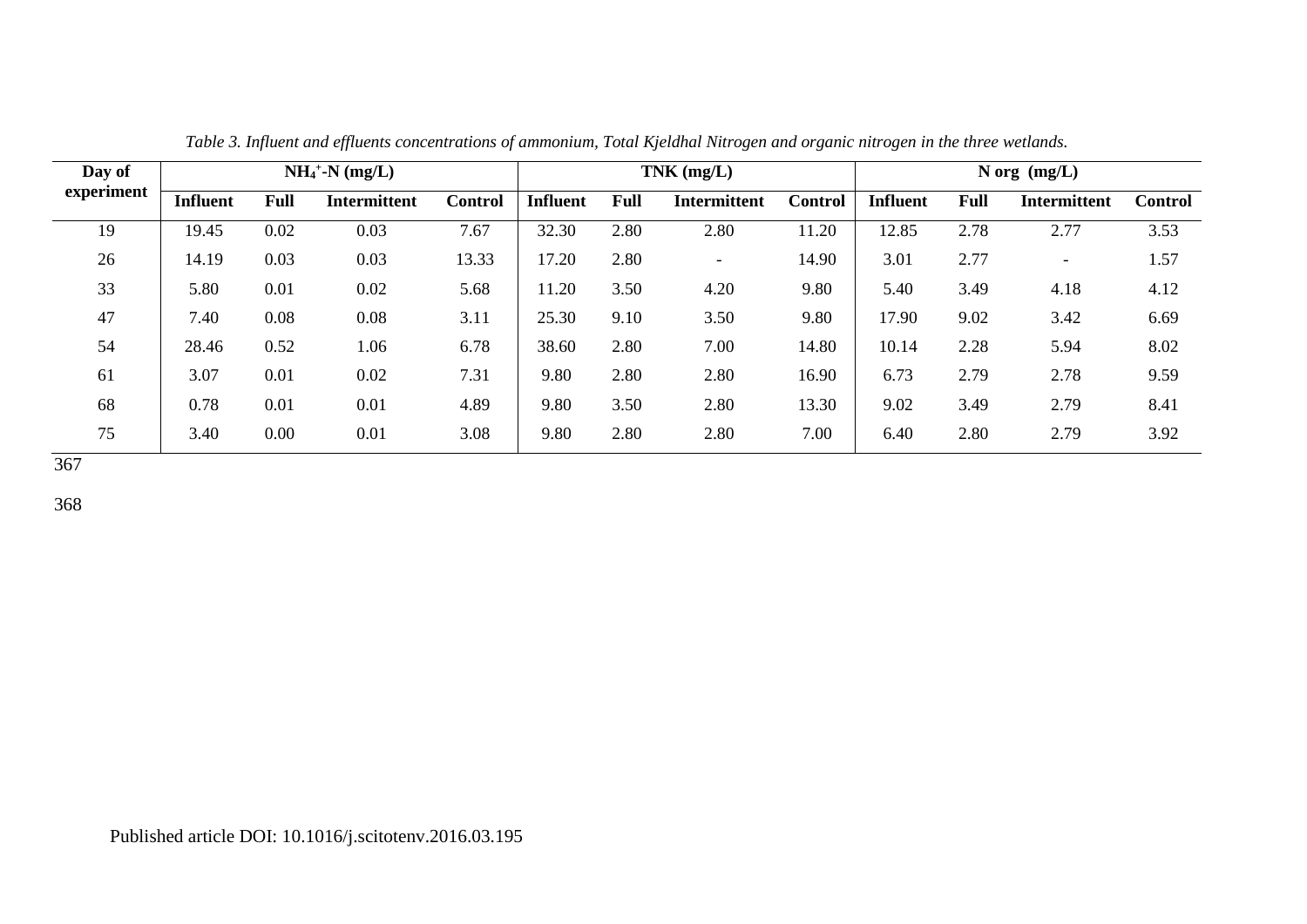

371

372

373 Figure 1. Diagram of the experimental plant. From the septic tank, wastewater was 374 pumped into a storage tank and conveyed to the three wetlands beds.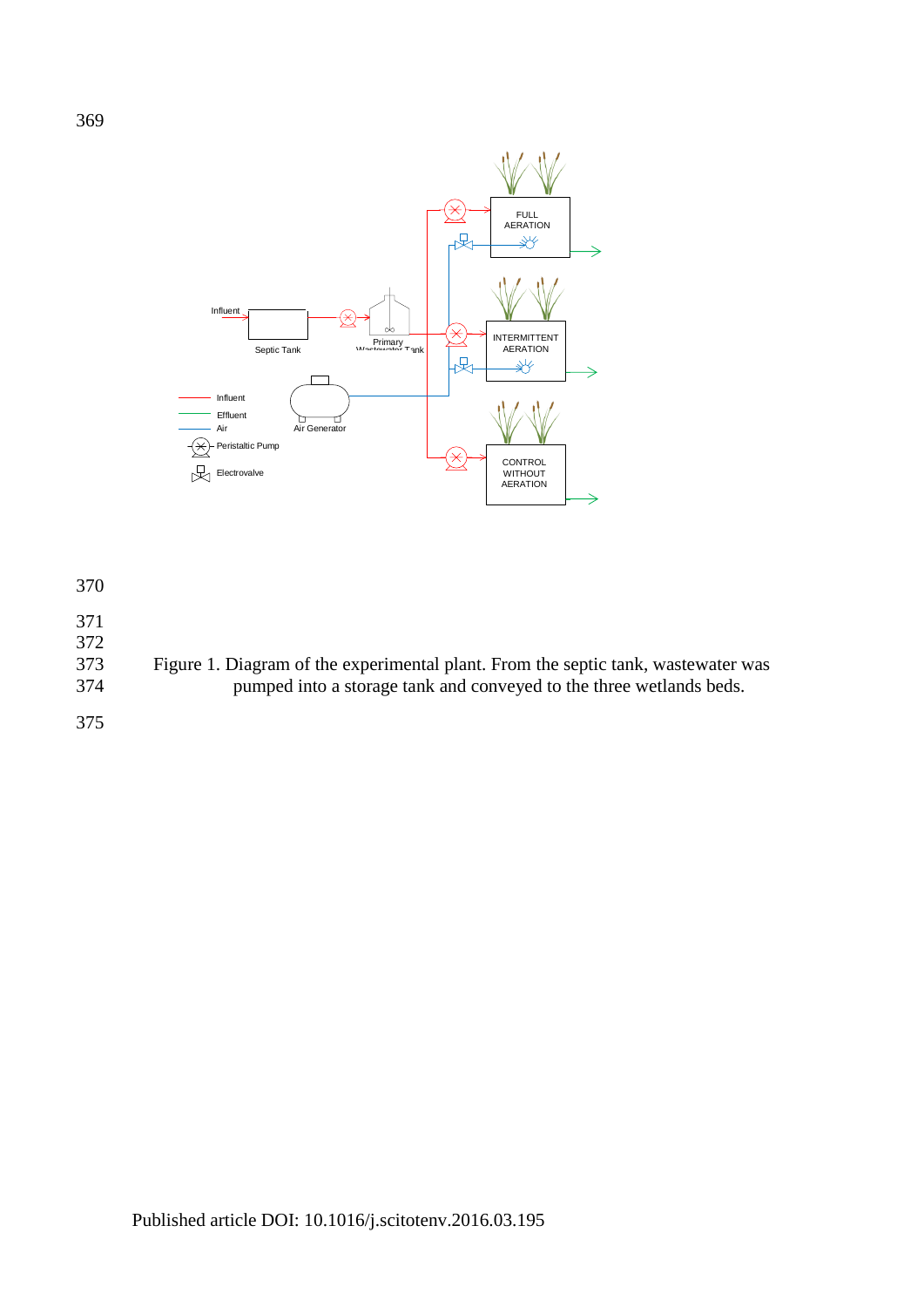

Figure 2. Dissolved oxygen concentration in the three beds used to treat domestic

wastewater over the course of the experiment.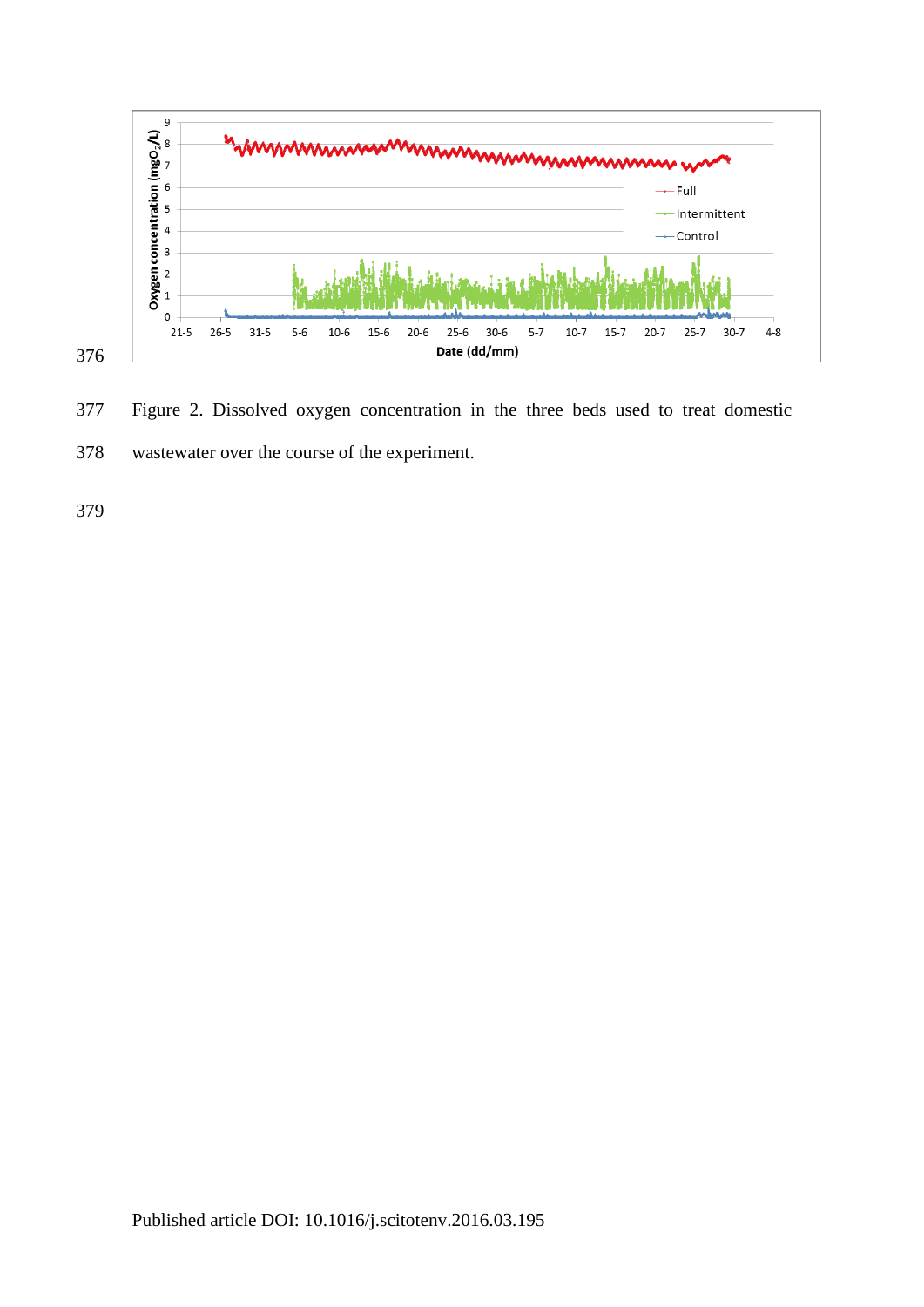

 Figure 3. Influent and effluents concentrations of ammonium in the three wetlands (n=27). The lower boundary of the box indicates the 25th percentile, the lines within the box mark the median (solid line) and the average (dotted line), and the upper boundary of the box indicates the 75th percentile. Whiskers (error bars) above and below the box indicate the 90th and 10th percentiles, respectively. Upper and bottom dots represent the 95th and 5th percentile, respectively. Letters indicate which groups of data differ with significance, *p*<0.01.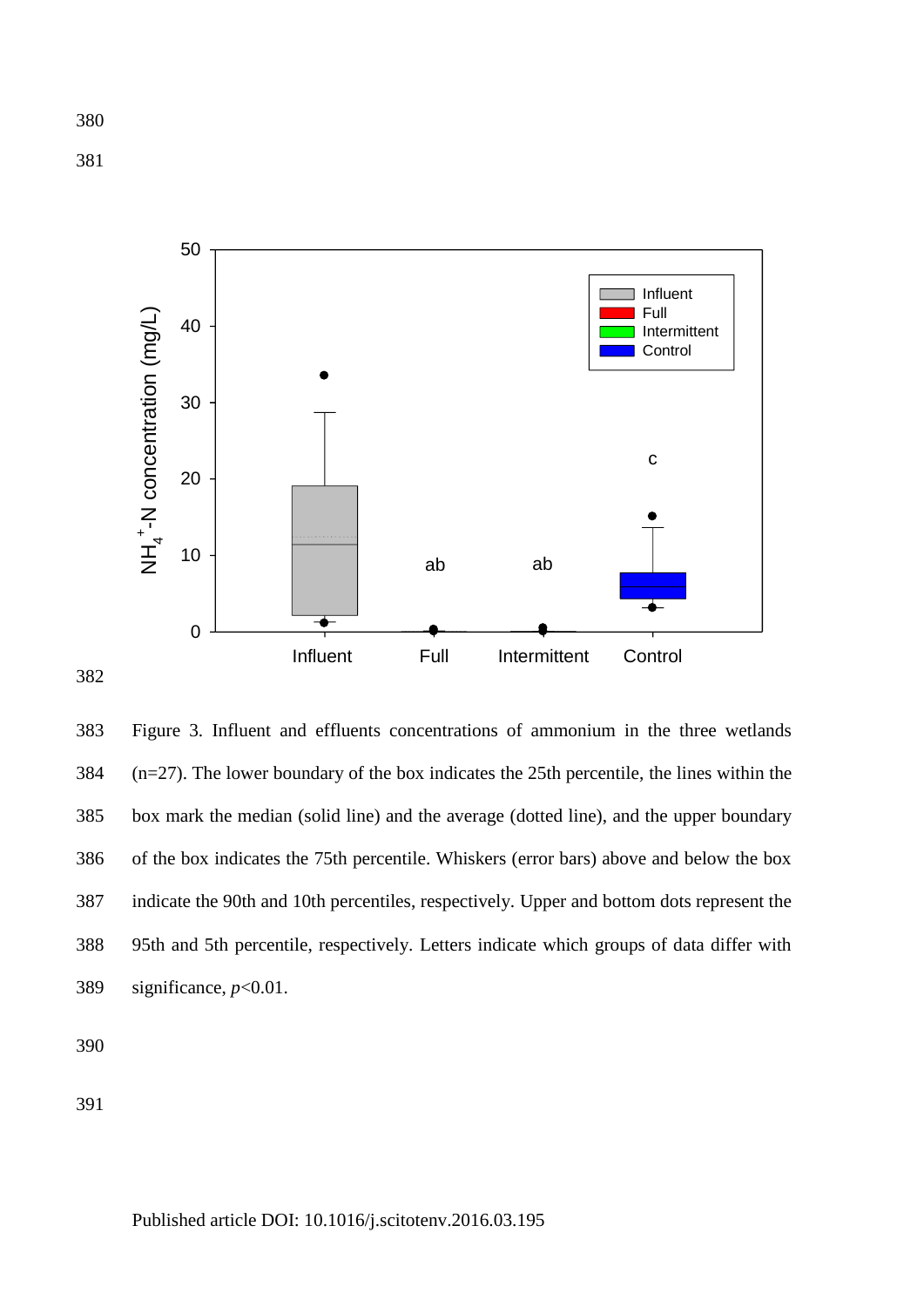

394 Figure 4. Influent and effluents concentrations of nitrite and nitrate in the three wetlands 395 (n=27). The lower boundary of the box indicates the 25th percentile, the lines within the 396 box mark the median (solid line) and the average (dotted line), and the upper boundary 397 of the box indicates the 75th percentile. Whiskers (error bars) above and below the box 398 indicate the 90th and 10th percentiles, respectively. Upper and bottom dots represent the 399 95th and 5th percentile, respectively. Letters indicate which groups of data differ with 400 significance, *p*<0.01.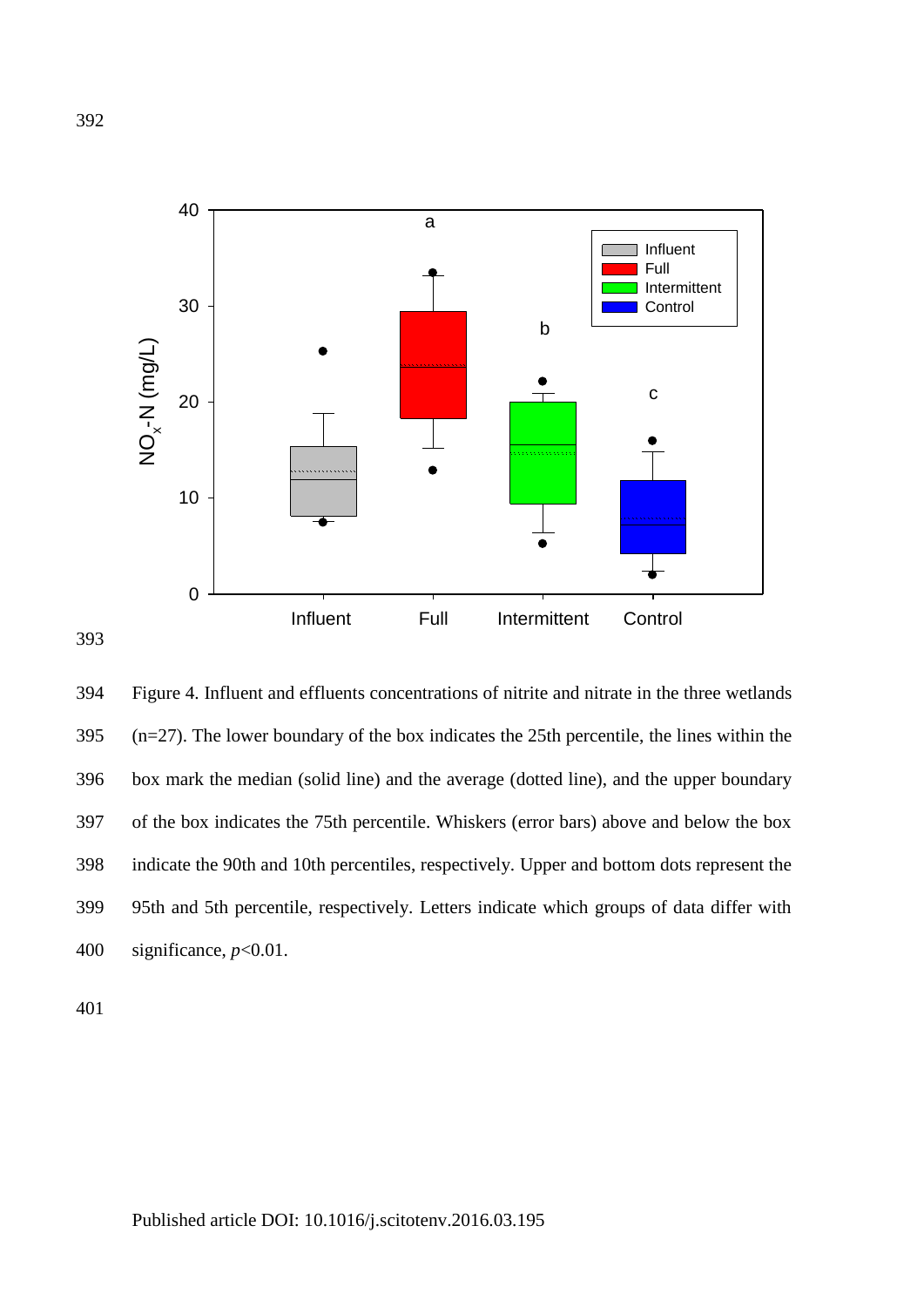



 Figure 5. Influent and effluents concentrations of total nitrogen in the three wetlands (n=27). Total nitrogen is calculated as the sum of TKN, nitrite and nitrate. The lower boundary of the box indicates the 25th percentile, the lines within the box mark the median and the average (dotted line), and the upper boundary of the box indicates the 75th percentile. Whiskers (error bars) above and below the box indicate the 90th and 10th percentiles. Upper and bottom dots represent the 95th and 5th percentile, respectively. Letters indicate which groups of data differ with significance, *p*=0.012.